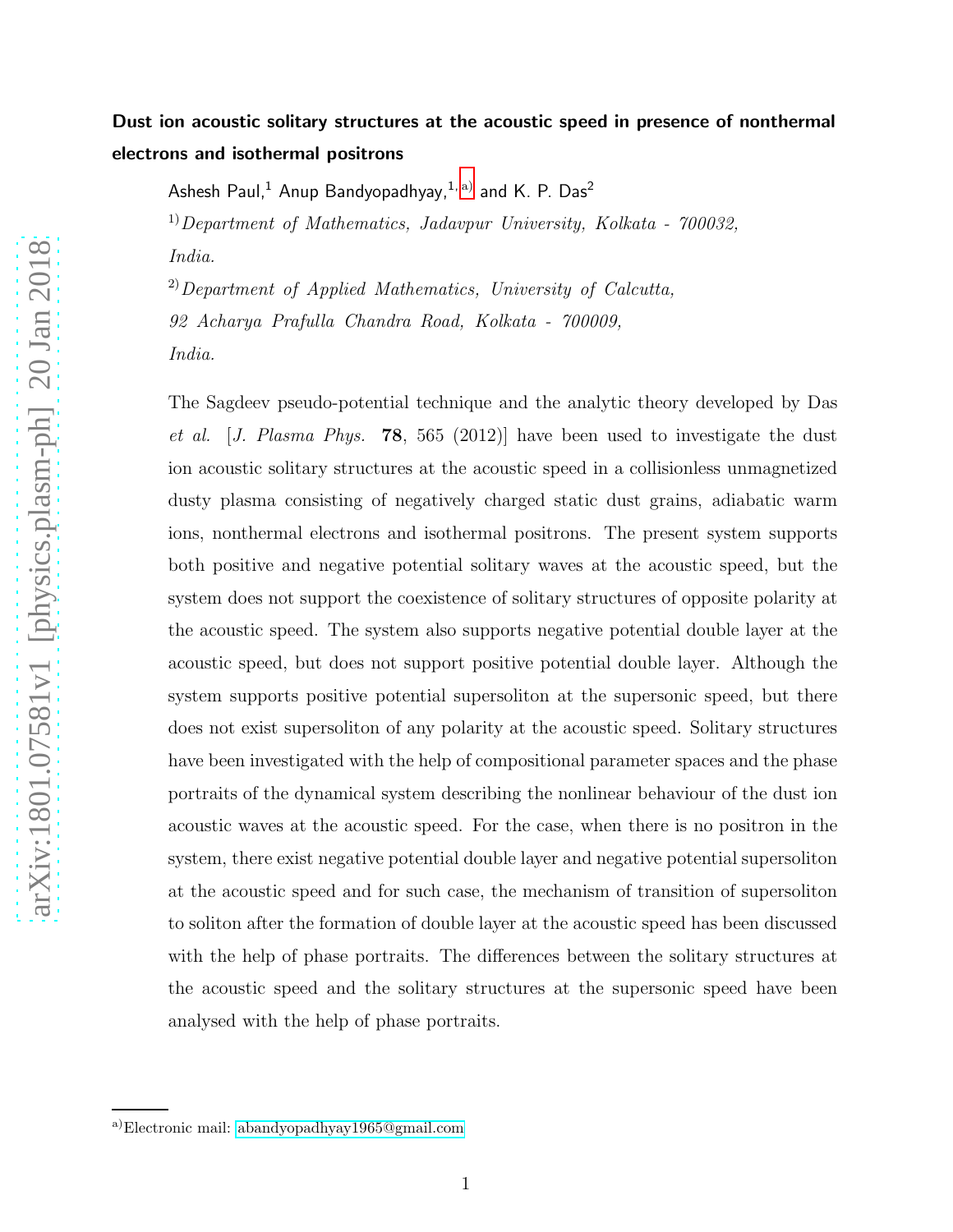### I. INTRODUCTION

The investigations of dust ion acoustic (DIA) solitary structures in four component electron-positron-ion-dust (e-p-i-d) plasmas have received a great deal of attention in the last few years as e-p-i-d plasma may be found in numerous cosmic sites such as around the pulsars<sup>[1](#page-19-0)</sup>, near the surface of the neutron stars<sup>1[,2](#page-19-1)</sup>, in the hot spots on dust ring in the galac-tic centre<sup>[3](#page-19-2)</sup>, interstellar medium<sup>3-5</sup>, interior regions of accretion disks near neutron stars and magnetars<sup>[6](#page-19-4)</sup>, in Milky way<sup>[5](#page-19-3)</sup>, in the magnetosphere and in the ionosphere of the Earth<sup>[7](#page-19-5)-9</sup>, in the magnetosphere of the Jupiter<sup>[10](#page-19-7)</sup> and the Saturn<sup>[11](#page-19-8)</sup> as well as in laboratory environments<sup>[1](#page-19-0)[,6](#page-19-4)</sup>. Using the reductive perturbation method Ghosh and Bharuthram<sup>[12](#page-19-9)</sup> investigated the nonlinear propagation of small but finite amplitude ion acoustic (IA) solitons and double layers in a collisionless unmagnetized e-p-i-d plasma consisting of cold ions, negatively charged static dust particulates and Boltzmann distributed electrons and positrons. Using Bernoulli's pseudo-potential method, Dubinov *et al.*[6](#page-19-4) elaborated the nonlinear theory of DIA waves in a collisionless unmagnetized four component e-p-i-d plasma consisting of warm ions, nega-tively charged static dust impurities, isothermal electrons and positrons. Several authors<sup>[13](#page-19-10)-16</sup> investigated small or arbitrary amplitude DIA solitary structures in different e-p-i-d plasma systems. Paul *et al.*<sup>[17](#page-20-1)</sup> investigated the existence of different DIA solitary structures in a collisionless unmagnetized four component e-p-i-d plasma consisting of negatively charged static dust grains, adiabatic warm ions, isothermally distributed electrons and positrons. They reported the existence of solitary waves of both polarities, coexistence of solitary waves of both polarities, existence of double layers of both polarities, and the existence of positive potential solitons after the formation of positive potential double layer. The existence of positive potential solitons after the formation of double layer confirms the existence of posi-tive potential supersolitons. Again, Paul & Bandyopadhyay<sup>[18](#page-20-2)</sup> considered the e-p-i-d plasma system of Paul  $et \ al.$ <sup>[17](#page-20-1)</sup>, but they considered the Cairns<sup>[19](#page-20-3)</sup> distributed nonthermal electrons instead of isothermal electrons. In this paper, Paul & Bandyopadhyay<sup>[18](#page-20-2)</sup> extensively discussed the DIA solitary structures with the help of the qualitatively different compositional parameter spaces showing the nature of existence of different solitary structures giving a special emphasis on the existence of solitary structures after the formation of double layer of same polarity. Recently, Paul *et al.*[20](#page-20-4) rigorously studied the formation of supersoliton with the help of the phase portraits of the dynamical system describing the nonlinear behaviour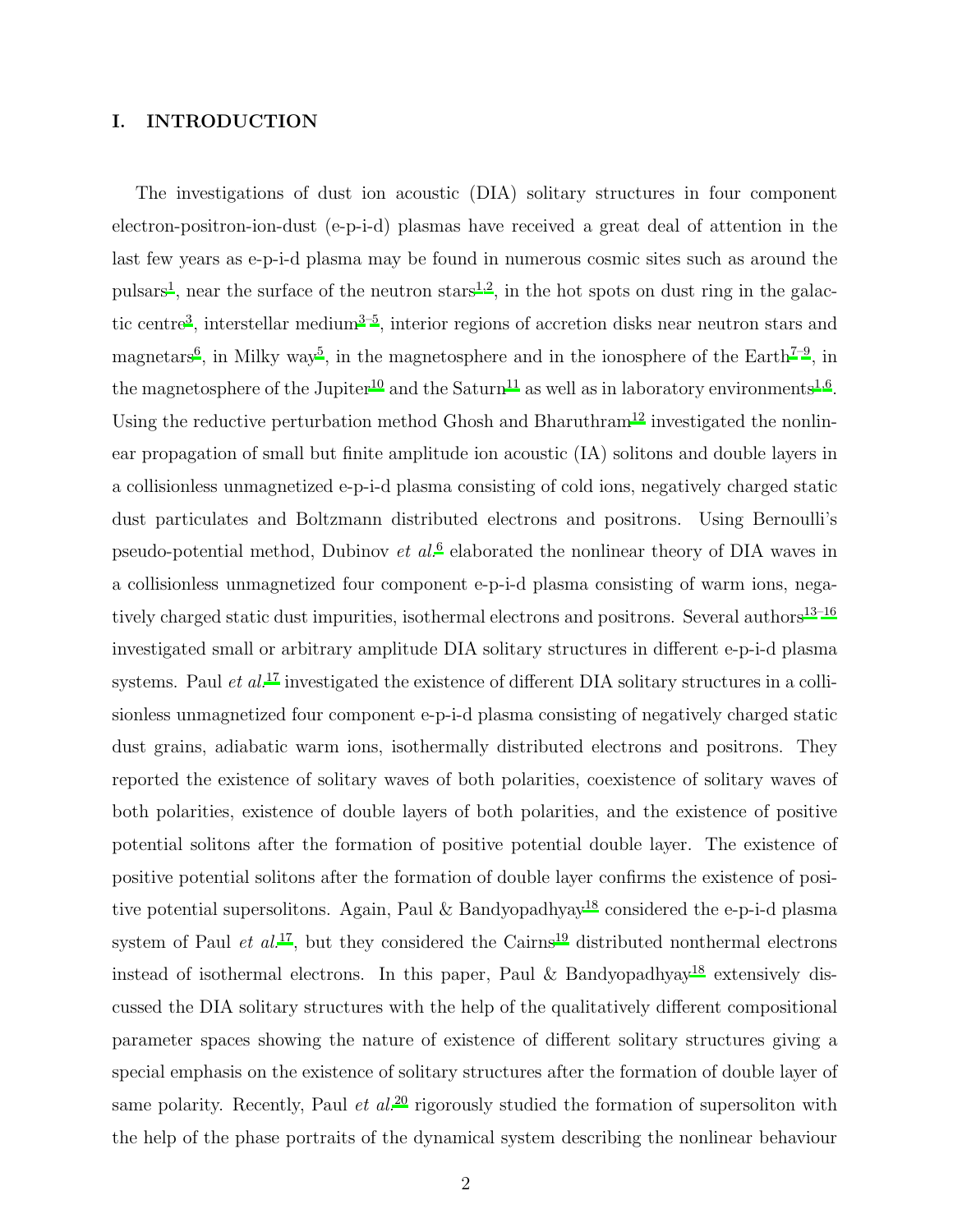of the DIA waves in a four component e-p-i-d plasma consisting of nonthermal electrons and nonthermal positrons. They clearly discussed the transition process of different solitary structures viz., soliton  $\rightarrow$  double layer  $\rightarrow$  supersoliton  $\rightarrow$  soliton after the formation of double layer for increasing values of Mach number.

In the above mentioned works, DIA solitary structures have been considered at the supersonic speed only, i.e., for  $U > C_D$ , where U is the velocity of the wave frame and  $C_D$ is the linearized velocity of the DIA wave for long wave length plane wave perturbation. However, the numerical observations<sup>[21](#page-20-5)[–23](#page-20-6)</sup> of the solitary structures at the acoustic speed, i.e., for  $U = C_D$ , influnced Das *et al.*<sup>[24](#page-20-7)</sup> to set up a general analytical theory for the existence of the solitary structures at the acoustic speed, i.e., for  $U = C_D \Leftrightarrow M = M_c$ , where  $M = U/C_D$  and  $M_c$  is the lower bound of the Mach number for the existence of solitary structures, i.e., the solitary structures start to exist for  $M > M_c$ . In fact, Das *et al.*<sup>[24](#page-20-7)</sup> have proved three important results to confirm the existence of solitary structures at the acoustic speed. Das *et al.*<sup>[24](#page-20-7)</sup> investigated dust acoustic (DA) solitary structures at the acoustic speed with the help of analytical theory developed in the same paper and they also prescribed a computational scheme to investigate the nature of existence of solitary structures at the acoustic speed. Later, Das *et al.*[25](#page-20-8) investigated DIA solitary structures at the acoustic speed in a collisionless unmagnetized dusty plasma consisting of negatively charged static dust grains, adiabatic warm ions and Cairns distributed nonthermal electrons. They found that the system supports the negative potential solitary waves (NPSWs), positive potential solitary waves, negative potential double layers (NPDLs) and negative potential supersolitons at the acoustic speed. They also showed the qualitatively different existence domains of DIA solitary structures at the acoustic speed. Recently, Verheest and Hellberg<sup>[26](#page-20-9)</sup> investigated the existence of IA and DIA solitary structures at the acoustic speed and found the existence of NPDL and negative potential supersoliton at the acoustic speed.

In the present work, following the analytic theory and the computational scheme as developed by Das *et al.*<sup>[24](#page-20-7)</sup>, we have studied the DIA solitary structures at the acoustic speed with the help of the existence domains and the phase portraits of the dynamical system describing the nonlinear behaviour of the DIA waves in the same plasma system considered by Paul & Bandyopadhyay<sup>[18](#page-20-2)</sup>. In fact, the present paper is an extension of the published work of Paul  $\&$  Bandyopadhyay<sup>[18](#page-20-2)</sup> in the following directions.

(i) Instead of considering DIA solitary structures at the supersonic speed  $(U > C_D \Leftrightarrow$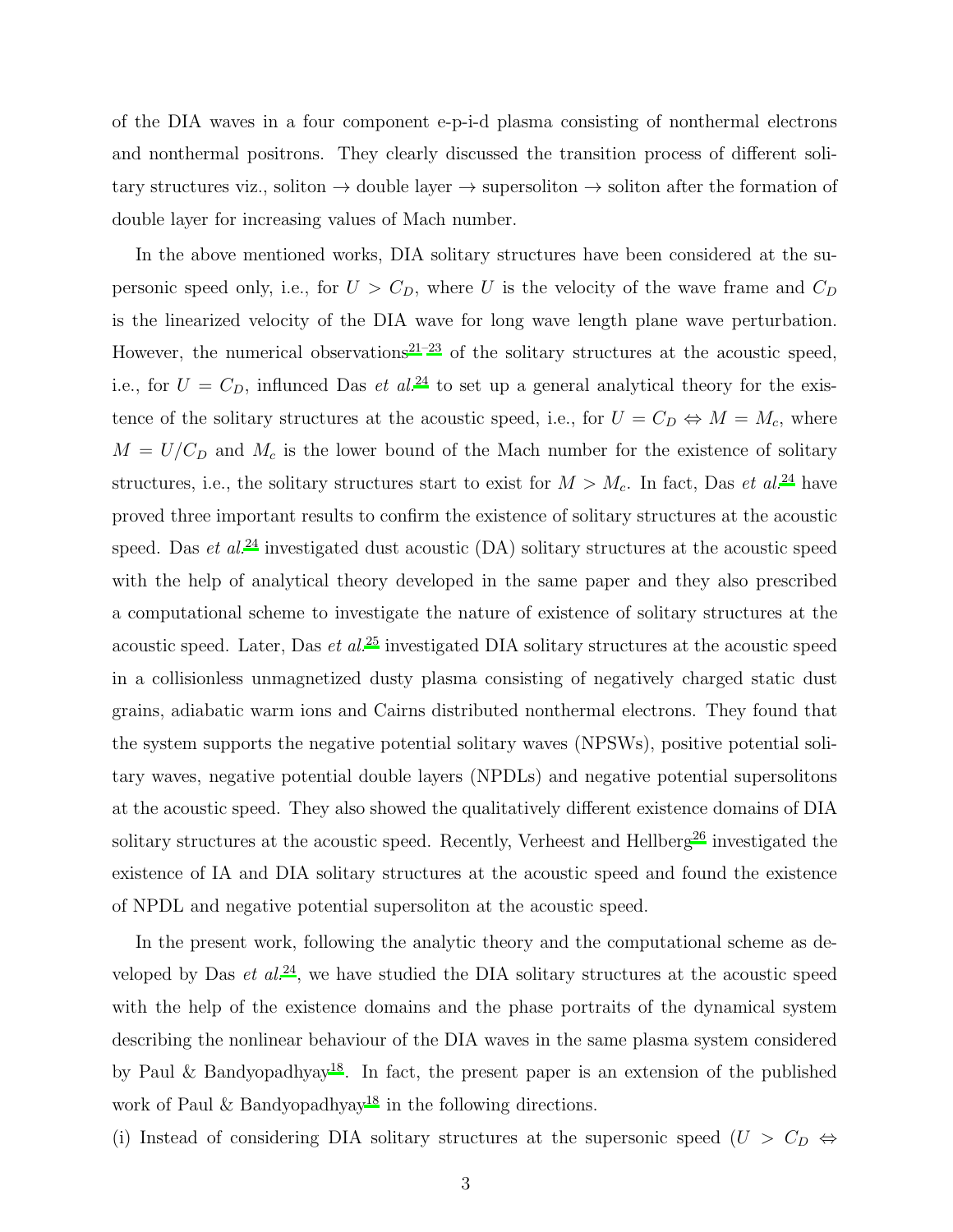$M > M<sub>c</sub>$ , we have considered different DIA solitary structures at the acoustic speed  $(U = C_D \Leftrightarrow M = M_c)$  in a collisionless unmagnetized four component e-p-i-d plasma con-sisting of negatively charged static dust grains, adiabatic warm ions, Cairns<sup>[19](#page-20-3)</sup> distributed nonthermal electrons, and isothermal positrons.

(ii) For the first time, we have introduced the phase portrait analysis of the dynamical system corresponding to the solitary structures at the acoustic speed  $(U = C_D \Leftrightarrow M = M_c)$ . (iii) Phase portraits of the dynamical system corresponding to different DIA solitary structures clearly indicate the difference between the different DIA solitary structures at the acoustic speed  $(U = C_D \Leftrightarrow M = M_c)$  and the solitary structures at the supersonic speed  $(U > C_D \Leftrightarrow M > M_c).$ 

(iv) We have also considered the case when there is no positron in the system and for this particular case, the system supports NPSWs after the formation of NPDL. The existence of NPSWs after the formation of NPDL confirms the existence of negative potential supersolitons. Here we have also discussed the transition process of negative potential solitary structures at the acoustic speed, viz., soliton  $\rightarrow$  double layer  $\rightarrow$  supersoliton  $\rightarrow$  soliton after the formation of double layer . We have seen that the transition process of different solitary structures at the acoustic speed  $(U = C_D \Leftrightarrow M = M_c)$  is same as the transition mechanism of solitary structures at the supersonic speed  $(U > C_D \Leftrightarrow M > M_c)$ .

### II. BASIC EQUATIONS & ENERGY INTEGRAL

We consider the exactly same plasma system of Paul  $\&$  Bandyopadhyay<sup>[18](#page-20-2)</sup> and conse-quently we consider the same set of basic equations of Paul & Bandyopadhyay<sup>[18](#page-20-2)</sup> to study the nature of existence of DIA solitary structures at the acoustic speed. The following are the governing equations describing the nonlinear behaviour of DIA waves propagating along x-axis in a collisionless unmagnetized multicomponent dusty plasma system consisting of adiabatic warm ions, negatively charged static dust particulates, nonthermally distributed electrons and isothermal positrons.

$$
\frac{\partial n_i}{\partial t} + \frac{\partial}{\partial x}(n_i u_i) = 0,\tag{1}
$$

$$
M_s^2 \left( \frac{\partial u_i}{\partial t} + u_i \frac{\partial u_i}{\partial x} \right) + \frac{(1-p)\sigma_{ie}}{n_i} \frac{\partial p_i}{\partial x} + \frac{\partial \phi}{\partial x} = 0, \tag{2}
$$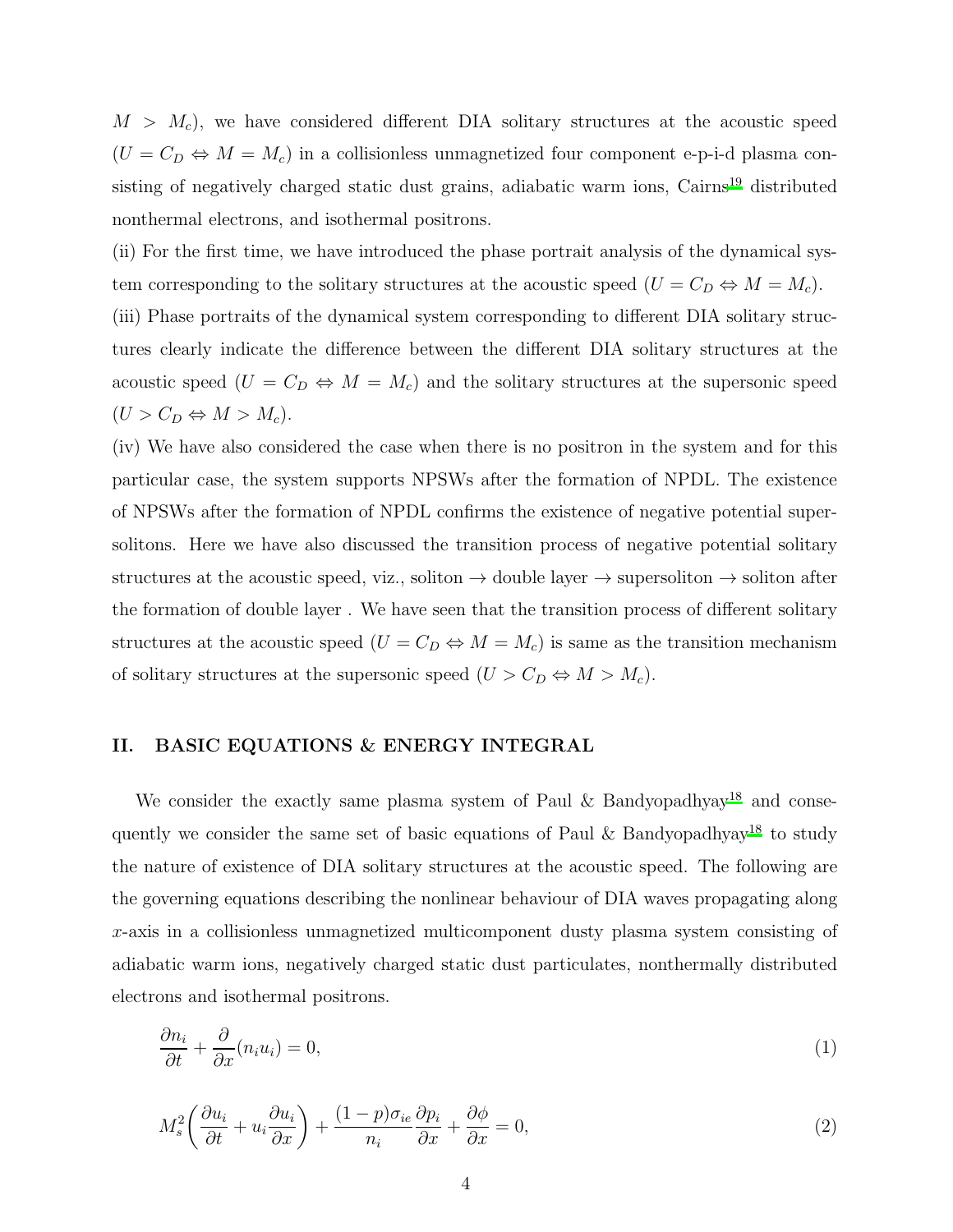$$
\frac{\partial p_i}{\partial t} + u_i \frac{\partial p_i}{\partial x} + \gamma p_i \frac{\partial u_i}{\partial x} = 0,
$$
\n(3)

$$
\frac{\partial^2 \phi}{\partial x^2} = -\frac{M_s^2 - \gamma \sigma_{ie}}{1 - p} \left( n_i - n_e + n_p - \frac{Z_d n_{d0}}{n_0} \right). \tag{4}
$$

Here  $n_i$ ,  $n_e$ ,  $n_p$ ,  $u_i$ ,  $p_i$ ,  $\phi$ , x and t are, respectively, the number density of ions, the number density of electrons, the number density of positrons, velocity of ion fluid, ion fluid pressure, electrostatic potential, spatial variable and time, and these have been normalized by  $n_0$  $(= n_{i0} + n_{p0} = n_{e0} + Z_d n_{d0}), n_0, n_0, C_D$  (linearized velocity of the DIA wave in the present plasma system for long-wavelength plane wave perturbation),  $n_{i0}K_BT_i$ ,  $\Phi = \frac{K_BT_e}{e}$ ,  $\lambda_D$  (Debye length of the present plasma system) and  $\lambda_D/C_D$  with  $n_{e0}$ ,  $n_{i0}$ ,  $n_{p0}$  and  $n_{d0}$  are, respectively, the equilibrium number densities of electrons, ions, positrons and dust particulates,  $\gamma(= 3)$ is the adiabatic index,  $Z_d$  is the number of electrons residing on a dust grain surface,  $-e$  is the charge of an electron,  $T_i$  ( $T_e$ ) is the average temperature of ions (electrons) and  $K_B$  is the Boltzmann constant. The expressions of  $M_s$  and the four basic parameters  $p, \mu, \sigma_{ie}, \sigma_{pe}$ are given by the following equations:

$$
M_s = \sqrt{\gamma \sigma_{ie} + \frac{(1-p)\sigma_{pe}}{p + \mu(1-\beta_e)\sigma_{pe}}},\tag{5}
$$

$$
p = \frac{n_{p0}}{n_0}, \ \mu = \frac{n_{e0}}{n_0}, \ \sigma_{ie} = \frac{T_i}{T_e}, \ \sigma_{pe} = \frac{T_p}{T_e}, \tag{6}
$$

where  $T_p$  is the average temperature of positrons and  $\beta_e$  is the nonthermal parameter asso-ciated with the Cairns model<sup>[19](#page-20-3)</sup> for electron species, and according to Verheest & Pillay<sup>[27](#page-20-10)</sup>, the physically admissible bounds of  $\beta_e$  is given by  $0 \le \beta_e \le \frac{4}{7} \approx 0.6$ .

The normalized number densities of nonthermal electrons and isothermal positrons are given by

$$
n_e = \mu(1 - \beta_e \phi + \beta_e \phi^2)e^{\phi},\tag{7}
$$

$$
n_p = p e^{-\phi/\sigma_{pe}}.\tag{8}
$$

The above equations are supplemented by the following unperturbed charge neutrality condition:

$$
n_{i0} + n_{p0} = n_{e0} + Z_d n_{d0}.\tag{9}
$$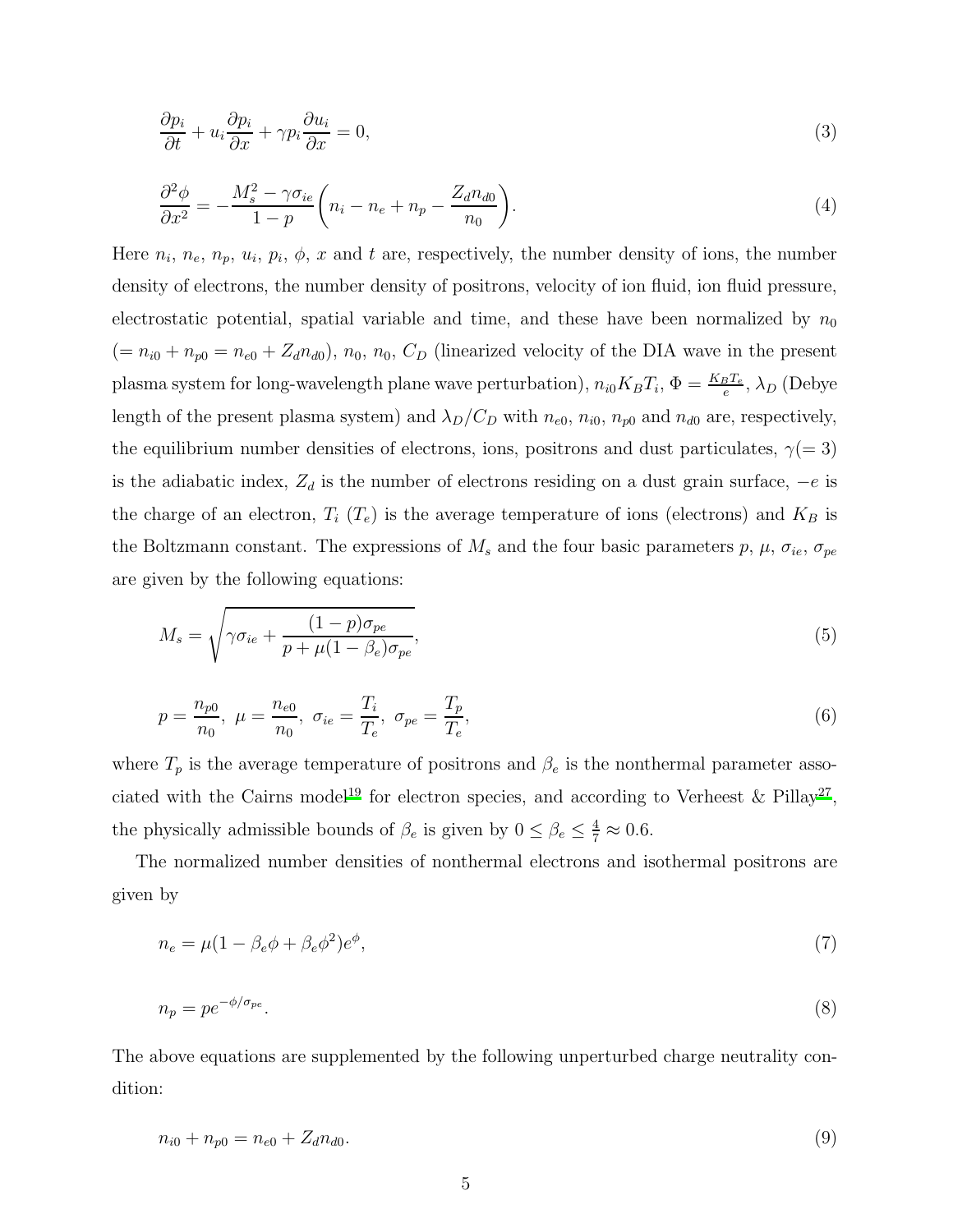To investigate the steady state arbitrary amplitude DIA solitary structures, we make all the dependent variables depend only on a single variable  $\xi = x - Mt$ , where M is the dimensionless velocity of the wave frame normalized by the linearized DIA speed  $(\mathcal{C}_D)$ for long-wavelength plane wave perturbation. Using this transformation and applying the boundary conditions:

$$
(n_i, p_i, u_i, \phi, \frac{d\phi}{d\xi}) \to (1 - p, 1, 0, 0, 0) \text{ as } |\xi| \to \infty,
$$
  
we get the following energy integral:

<span id="page-5-0"></span>
$$
\frac{1}{2}\left(\frac{d\phi}{d\xi}\right)^2 + V(\phi) = 0,\tag{10}
$$

where

$$
V(\phi) = (M_s^2 - 3\sigma_{ie}) \left[ V_i + \frac{p}{1-p} \sigma_{pe} V_p - \frac{\mu}{1-p} V_e - \frac{1-\mu}{1-p} V_d \right],\tag{11}
$$

$$
V_i = M^2 M_s^2 + \sigma_{ie} - N_i \Big[ M^2 M_s^2 + 3\sigma_{ie} - 2\phi - 2\sigma_{ie} N_i^2 \Big],\tag{12}
$$

$$
N_i = \frac{n_i}{1 - p} = \frac{MM_s\sqrt{2}}{(\sqrt{\Phi_M - \phi} + \sqrt{\Psi_M - \phi})},\tag{13}
$$

$$
\Phi_M = \frac{1}{2} \left( M M_s + \sqrt{3 \sigma_{ie}} \right)^2,\tag{14}
$$

$$
\Psi_M = \frac{1}{2} \left( M M_s - \sqrt{3 \sigma_{ie}} \right)^2,\tag{15}
$$

$$
V_e = (1 + 3\beta_e - 3\beta_e\phi + \beta_e\phi^2)e^{\phi} - (1 + 3\beta_e),
$$
\n(16)

$$
V_p = 1 - e^{-\phi/\sigma_{pe}}, \ V_d = \phi.
$$
\n(17)

The energy integral [\(10\)](#page-5-0) can be regarded as the one-dimensional motion of a particle of unit mass whose position is  $\phi$  at time  $\xi$  with velocity  $d\phi/d\xi$  under the action of the force field  $-V'(\phi)$ . The first term in the energy integral [\(10\)](#page-5-0) can be regarded as the kinetic energy of a particle of unit mass at position  $\phi$  and time  $\xi$ , whereas  $V(\phi)$  is the potential energy of the same particle at that instant. Now, according to Sagdeev<sup>[28](#page-20-11)</sup>, for the existence of a positive (negative) potential solitary wave [PPSW] ([NPSW]) solution of [\(10\)](#page-5-0), we must have the following three conditions: (i)  $\phi = 0$  is the position of unstable equilibrium of a particle of unit mass associated with the energy integral [\(10\)](#page-5-0), i.e.,  $V(0) = V'(0) = 0$  and  $V''(0) < 0$ . (ii)  $V(\phi_m) = 0$ ,  $V'(\phi_m) > 0$   $(V'(\phi_m) < 0)$  for some  $\phi_m > 0$   $(\phi_m < 0)$ . This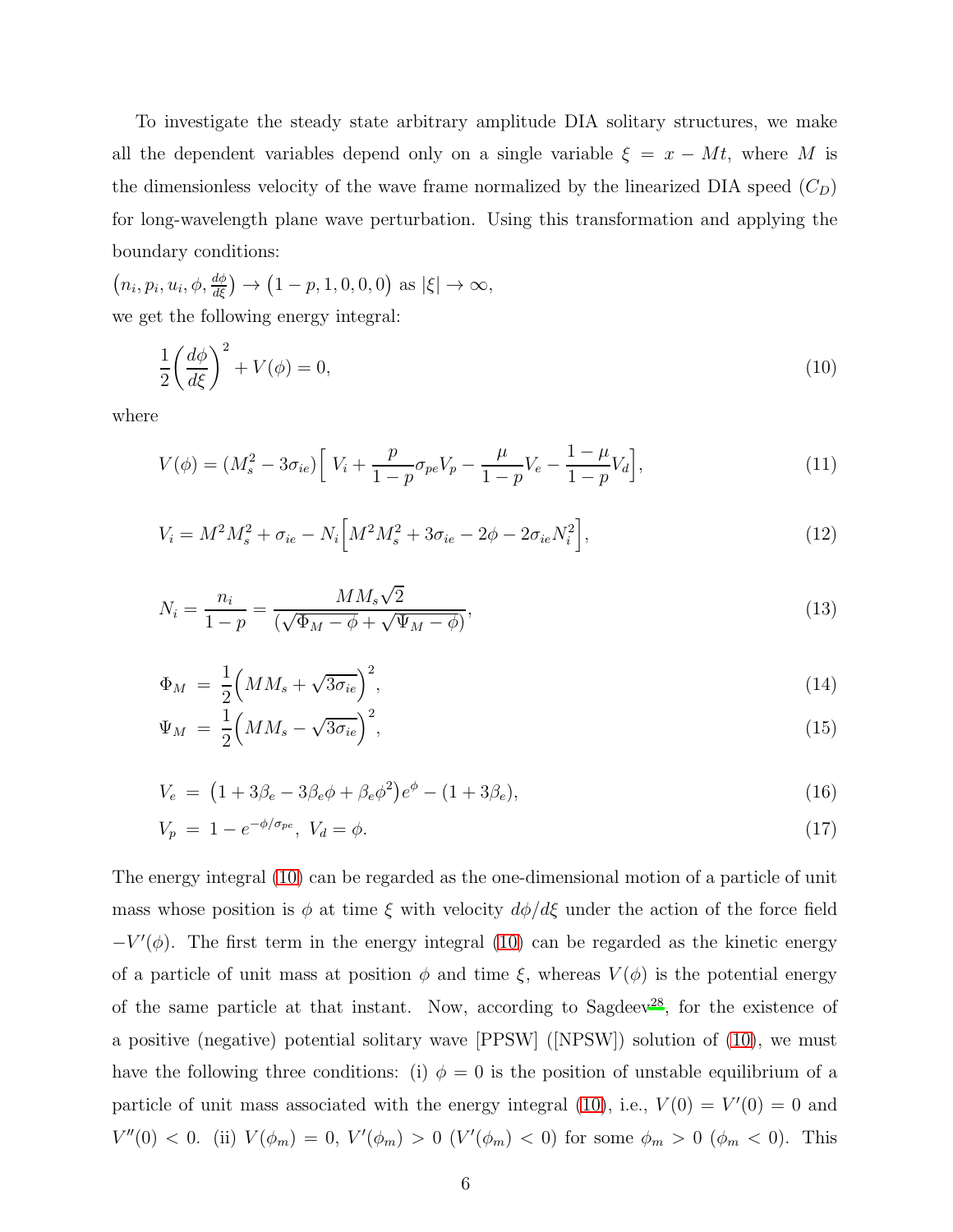condition is responsible for the oscillation of the particle within the interval min $\{0, \phi_m\}$  <  $\phi < \max\{0, \phi_m\}$ . (iii)  $V(\phi) < 0$  for all  $0 < \phi < \phi_m$  ( $\phi_m < \phi < 0$ ). This condition is necessary to define the energy integral [\(10\)](#page-5-0) within the interval  $\min\{0, \phi_m\} < \phi < \max\{0, \phi_m\}$ . For the existence of a positive (negative) potential double layer [PPDL] ([NPDL]) solution of [\(10\)](#page-5-0), the second condition is replaced by  $V(\phi_m) = 0$ ,  $V'(\phi_m) = 0$ ,  $V''(\phi_m) < 0$  for some  $\phi_m > 0$  $(\phi_m < 0)$ . This condition states that the particle cannot be reflected back from the point  $\phi = \phi_m$  to the point  $\phi = 0$ .

Therefore, the necessary condition for the existence of solitary waves and / or double layers of any polarity states that  $\phi = 0$  is the position of unstable equilibrium of a particle of unit mass associated with the energy integral [\(10\)](#page-5-0), i.e.,  $V''(0) < 0$  along with  $V(0) = 0$ and  $V'(0) = 0$ . In other words,  $\phi = 0$  can be made an unstable position of equilibrium if the potential energy of the said particle attains its maximum value at  $\phi = 0$ . Now, from the condition  $V''(0) < 0$  we get,  $M > M_c = 1$ , i.e., the solitary structures (solitary waves and / or double layers) start to exist just above the curve  $M = M_c = 1$ . The condition  $V''(0) > 0$  gives  $M < M_c = 1$ . If  $M < M_c$ , the potential energy of the said particle attains its minimum value at  $\phi = 0$ , and consequently  $\phi = 0$  is the position of stable equilibrium of the particle. In this case, it is impossible to make any oscillation of the particle even when it is slightly displaced from its position of stable equilibrium. Therefore, there is no question of existence of solitary waves or double layers of any polarity for  $M < M_c$ .

Now, let us consider the case for which  $V''(0) = 0 \Leftrightarrow M = M_c \Leftrightarrow V''(M_c, 0) = 0$ . If  $V''(M_c, 0) = 0$  along with  $V'''(M_c, 0) = 0$  then  $\phi = 0$  is a stable or unstable position of equilibrium according to whether  $V''''(M_c,0) > 0$  or  $V'''(M_c,0) < 0$ . If  $V''''(M_c,0) < 0$ then solitary structures may exist at  $M = M_c$  if the other conditions for the existence of solitary structures are fulfilled. If  $V''''(M_c, 0) > 0$  then there is no question of existence of solitary structures at  $M = M_c$ . But if  $V'''(M_c, 0) \neq 0$  along with  $V(M_c, 0) = V'(M_c, 0) =$  $V''(M_c, 0) = 0$ , then following the analytic theory developed by Das *et al.*<sup>[24](#page-20-7)</sup>, one can easily study the existence of solitary wave and / or double layer solutions of the energy integral [\(10\)](#page-5-0) at  $M = M_c$ .

If  $V(M,0) = V'(M,0) = V''(M_c,0) = 0, V'''(M_c,0) < 0 (V'''(M_c,0) > 0), \partial V/\partial M < 0$ for all  $M > 0$  and for all  $\phi > 0$  ( $\phi < 0$ ), Das *et al.*<sup>[24](#page-20-7)</sup> have proved the following important results to confirm the existence of solitary structures at the acoustic speed.

**Result-1:** If there exists at least one value  $M_0$  of M such that the system supports PPSWs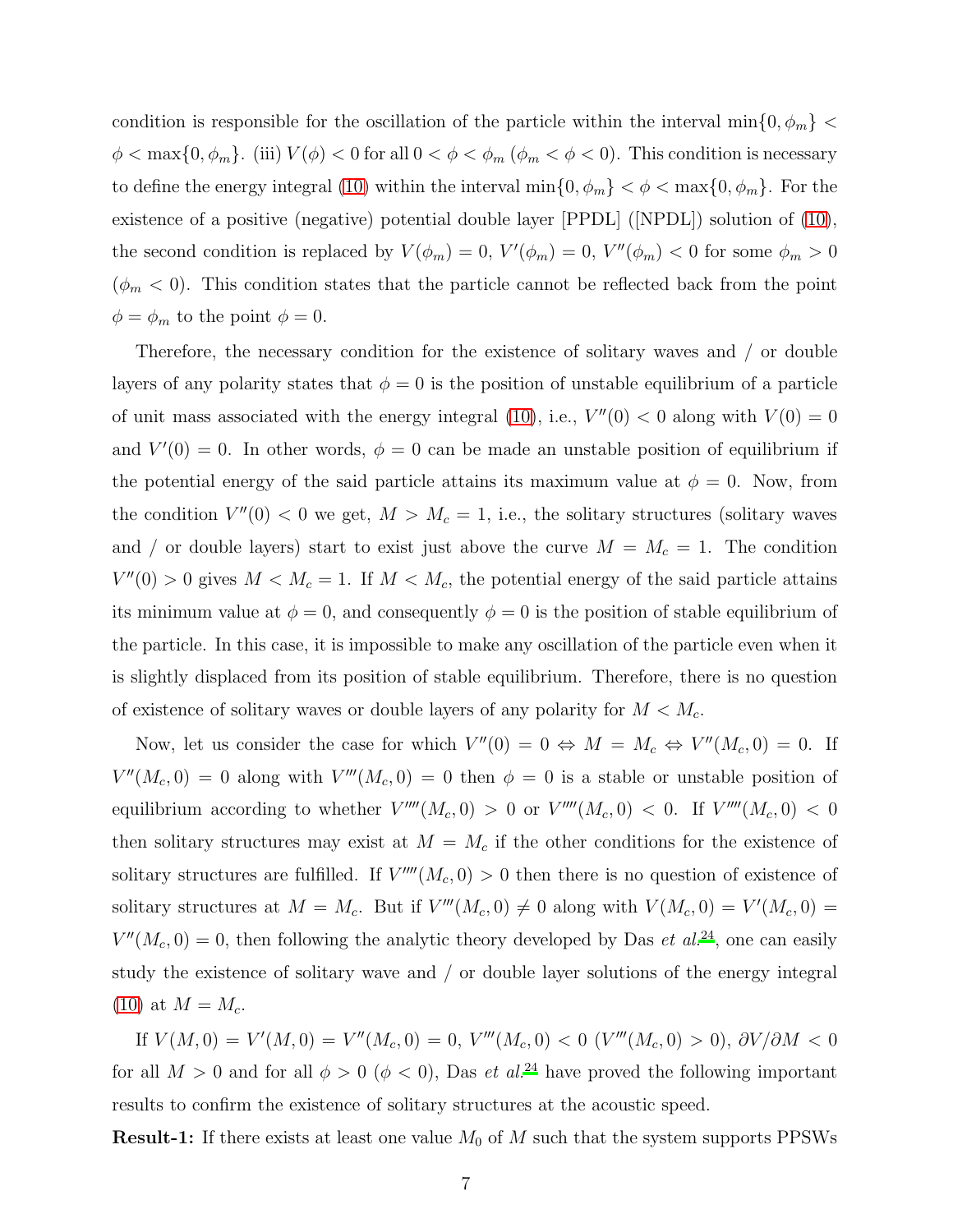(NPSWs) for all  $M_c < M < M_0$ , then there exist either a PPSW (NPSW) or a PPDL (NPDL) at  $M = M_c$ .

**Result-2:** If the system supports only NPSWs (PPSWs) for  $M > M_c$ , then there does not exist PPSW (NPSW) at  $M = M_c$ .

Result-3: It is not possible to have coexistence of both positive and negative potential solitary structures at  $M = M_c$ .

Again, according to Das *et al.*<sup>[24](#page-20-7)</sup>, the PPDL (NPDL) solution at  $M = M_c$  is possible only when there exists a PPDL (NPDL) solution in any right neighborhood of  $M_c$ , i.e., PPDL (NPDL) solution at  $M = M_c$  is possible only when the curve  $M = M_{PPDL}$   $(M = M_{NPDL})$ tends to intersect the curve  $M = M_c$  at some point in the existence domain of the energy integral, where each point of the curve  $M = M_{PPDL}$  ( $M = M_{NPDL}$ ) corresponds to a PPDL (NPDL) solution of the energy integral whenever  $M_{PPDL} > M_c (M_{NPDL} > M_c)$ .

From Result-1, Result-2 and Result-3, we see that the existence of solitary structures at  $M = M_c$  depends on the existence of the solitary structures for  $M > M_c$ . Therefore, in the next section, we shall consider qualitatively different existence domains of solitary structures for  $M > M_c$  to investigate the existence and polarity of the solitary structures at  $M = M_c$ .

### III. DIFFERENT EXISTENCE DOMAINS

From the discussions as given in the previous section, we see that we must have a definite idea regarding the existence and the polarity of the solitary structures in the right neighbourhood of  $M = M_c$  to apply **Result-1**, **Result-2** and **Result-3** of Das *et al.*<sup>[24](#page-20-7)</sup> Again, differentiating V with respect to  $M$ , we get the following equation.

<span id="page-7-0"></span>
$$
\frac{\partial V}{\partial M} = -\left\{ \sqrt{\frac{M_s^2 M (1 - p) \sigma_{pe}}{p + \mu (1 - \beta_e) \sigma_{pe}}} \left( \sqrt{N_i} - \frac{1}{\sqrt{N_i}} \right) \right\}^2.
$$
\n(18)

From equation [\(18\)](#page-7-0), it is simple to check that the following condition holds good.

$$
\frac{\partial V}{\partial M} < 0 \quad \text{for all} \quad M > 0. \tag{19}
$$

Therefore, all the conditions of **Result-1**, **Result-2** and **Result-3** hold good if  $V'''(M_c, 0) \neq$ 0. So, to discuss the existence and polarity of the solitary structures at  $M = M_c$ , it is necessary to study the qualitatively different existence domains for  $M > M_c$ . It is also necessary to determine the sign of  $V'''(M_c, 0)$ .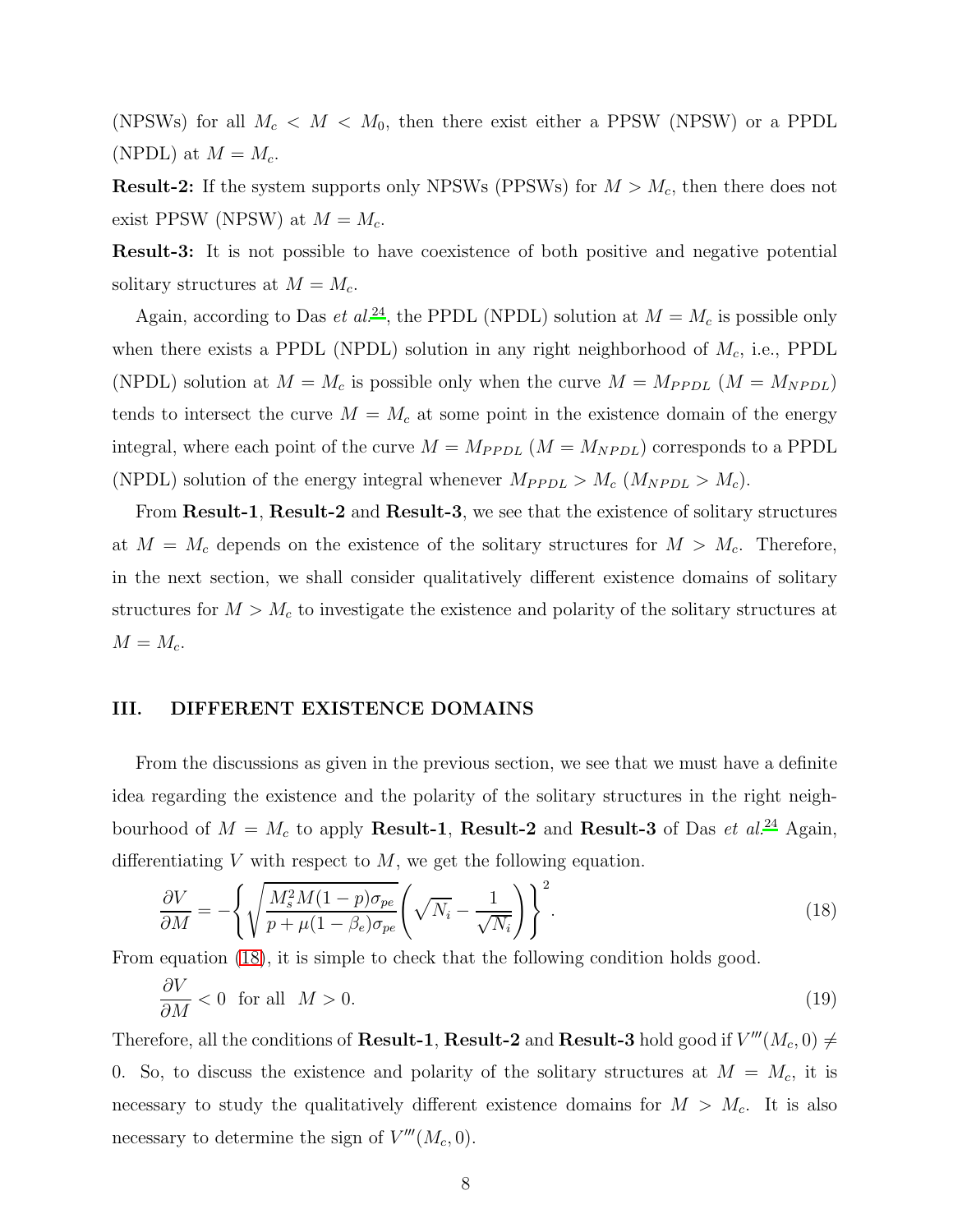Figures [1\(](#page-21-0)a)- [5\(](#page-25-0)a) are qualitatively different existence domains with respect to  $\beta_e$ . These figures show the nature of existence of different solitary structures for  $M > M_c$  for different values of p whenever  $\mu = 0.2$  and  $\sigma_{ie} = \sigma_{pe} = 0.9$ . On the other hand,  $V'''(M_c, 0)$  is plotted against  $\beta_e$  in the lower panel (or marked as (b)) of each figure.

Although figure [1\(](#page-21-0)a) is the existence domain for  $p = 0.00001$ , but qualitatively it represents the existence domain for any p lying within the interval  $0 < p < 0.0008$  for any physically admissible value of  $\beta_e$ . Similarly, figure [2\(](#page-22-0)a), figure [3\(](#page-23-0)a) and figure [4\(](#page-24-0)a) stand for any p lying within the intervals  $0.008 \le p < 0.034, 0.034 \le p < 0.065$  and  $0.065 \le p < 0.083$ , respectively. Finally, figure [5\(](#page-25-0)a) represents the existence domain for  $p > 0.083$ .

In the above mentioned figures, P, N, S, and C denote the existence regions of PPSWs, NPSWs, PPSWs after the formation of the PPDL and the region of coexistence of both PPSWs and NPSWs respectively. Here  $M_{max}$  is the upper bound of the Mach number M for the existence of all positive potential solitary structures. Following Das *et al.*[29](#page-20-12)[,30](#page-20-13), it is simple to check that  $M_{max}$  is the largest positive root of the equation  $V(\Psi_M) = 0$  subject to the condition  $V(\Psi_M) \geq 0$  for all  $M \leq M_{max}$ . In other words, M assumes its upper limit  $M_{max}$  for the existence of all positive potential solitary structures when  $\phi$  tends to  $\Psi_M$ , i.e., when ion number density goes to maximum compression. Mach number  $M = M_{PPDL}$  $(M = M_{NPDL})$  corresponds to a PPDL (NPDL) solution of the energy integral [\(10\)](#page-5-0). In our earlier papers<sup>[17](#page-20-1)[,18](#page-20-2)[,20](#page-20-4)</sup>, following Das *et al.*<sup>[29](#page-20-12)[,30](#page-20-13)</sup>, we have developed a numerical scheme to find the Mach number  $M_{PPDL}$  ( $M_{NPDL}$ ) corresponding to a PPDL (NPDL) solution of the energy integral [\(10\)](#page-5-0) at some point of the parameter space.

To investigate the existence and polarity of different solitary structures at  $M > M_c$ , we have defined the following cut off values of  $\beta_e$ :

- $\beta_{ea}$ :  $\beta_{ea}$  is a cut off value of  $\beta_e$  such that  $M_{max}$  (upper bound of the Mach number for the existence of positive potential solitary structures) exists for all  $0 < \beta_e \leq \beta_{ea}$ . Consequently,  $\beta_e = \beta_{ea}$  is the upper bound of  $\beta_e$  for the existence of PPSWs.
- $β_{eb}$ :  $β_{eb}$  is a cut off value of  $β_e$  such that NPDL starts to exist whenever  $β_e ≥ β_{eb}$  i.e.,  $\beta_e = \beta_{eb}$  is the lower bound of  $\beta_e$  for the existence of NPDL solution. In other words, for any  $\beta_e \geq \beta_{eb}$ , there exists a sequence of NPSWs of increasing amplitude which converges to NPDL at  $M = M_{NPDL}$ .

 $\beta_{ec}$ :  $\beta_{ec}$  is the value of  $\beta_e$  at which  $V'''(M_c, 0) = 0$ .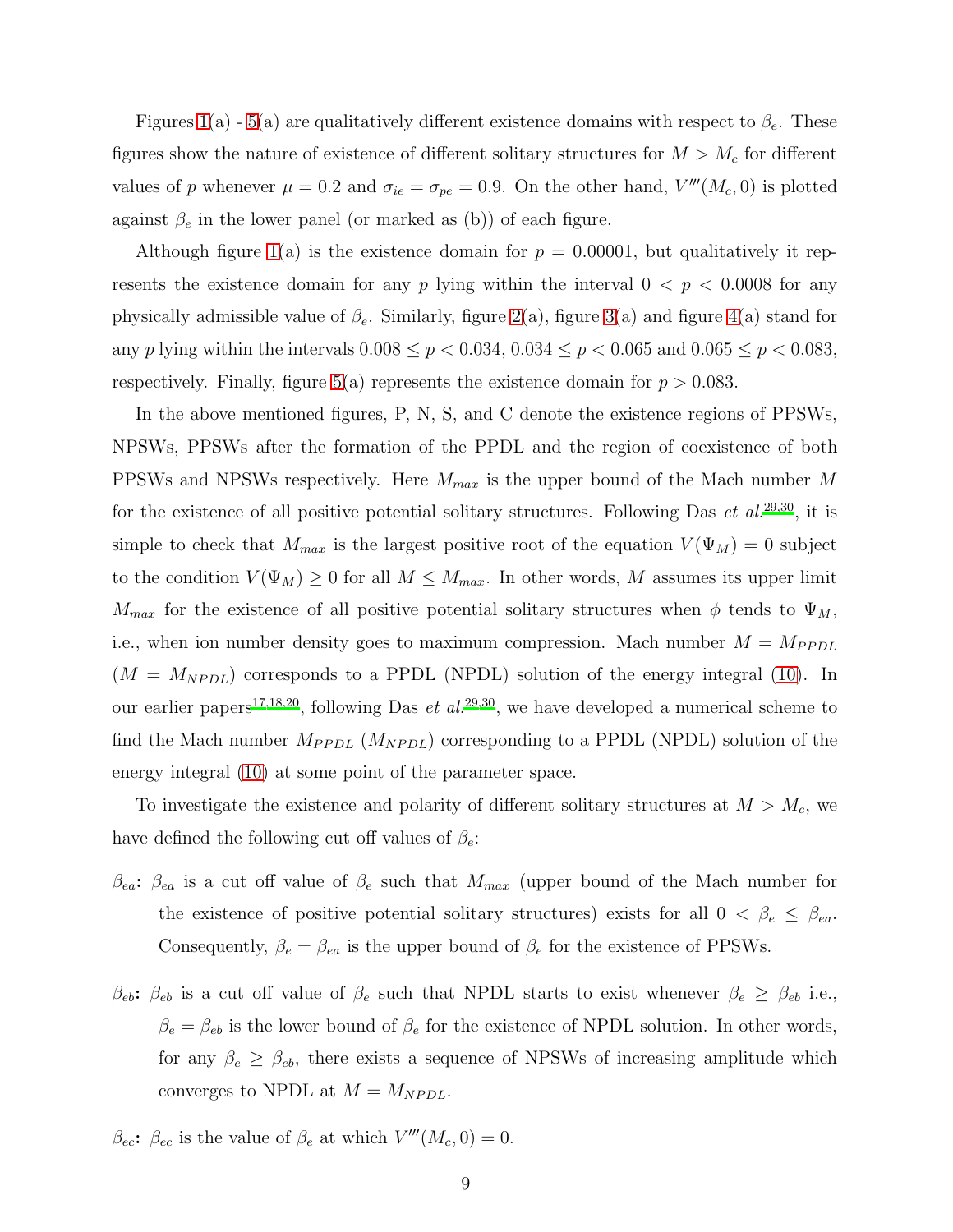Now, figuers [1](#page-21-0) to [5](#page-25-0) are self explanatory. For example, consider figure [2.](#page-22-0) From figure [2\(](#page-22-0)a) we see that the system supports only PPSWs in the right neighbourhood of the curve  $M = M_c$  for  $0 < \beta_e < \beta_{eb}$ . Now, NPDLs start to exist for  $\beta_e \ge \beta_{eb} = 0.054$  along the curve  $M = M_{NPDL}$  and the coexistence of solitary waves of both polarities has been observed in the interval  $\beta_{eb} < \beta_e \leq \beta_{ea}$ . For  $\beta_e > \beta_{ea}$ , the system supports only NPSWs in the right neighbourhood of the curve  $M = M_c$ . Thus, from figure [2\(](#page-22-0)a), we have a clear idea about the existence and polarity of the solitary structures in the right neighbourhood of the curve  $M = M_c$ . On the other hand, figure [2\(](#page-22-0)b) shows the variation of  $V'''(M_c, 0)$  with respect to  $\beta_e$ . Therefore, using **Result-1**, **Result-2** and **Result-3**, one can draw the following conclusions regarding the existence and the polarity of the solitary structures along the curve  $M = M_c$ .

(i) For  $0 \le \beta_e < \beta_{eb}$ , the system supports only PPSWs in the right neighbourhood of  $M = M_c$  and in this interval of  $\beta_e$ , we have  $V'''(M_c, 0) > 0$ . So, using **Result-2** we can conclude that there does not exist any solitary structure at  $M = M_c$  for  $\beta_e$  lying within the interval  $0 \leq \beta_e < \beta_{eb}$ .

(ii) For  $\beta_{eb} < \beta_{ec}$ , the system supports both PPSWs and NPSWs in the right neighbourhood of  $M = M_c$  and in this interval of  $\beta_e$ , we have  $V'''(M_c, 0) > 0$  which indicates the existence of NPSWs at  $M = M_c$  for  $\beta_{eb} < \beta_e < \beta_{ec}$  (**Result-1**).

(iii) For  $\beta_{ec} < \beta_e \leq \beta_{ea}$ , the system again supports both PPSWs and NPSWs in the right neighbourhood of  $M = M_c$ , but in this interval of  $\beta_e$ , we have  $V'''(M_c, 0) < 0$  which indicates the existence of PPSWs at  $M = M_c$  in the interval  $\beta_{ec} < \beta_e \leq \beta_{ea}$  (**Result-1**).

(iv) For  $\beta_{ea} < \beta_e < 0.6$ , the system supports NPSWs in the right neighbourhood of  $M = M_c$ , but in this interval of  $\beta_e$ , we have  $V'''(M_c, 0) < 0$ . So, we can conclude that there does not exist any solitary structure at the acoustic speed in the interval  $\beta_{ea} < \beta_e < 0.6$  (Result-2). (v) It is simple to check that  $V'''(M_c,0)\Big|_{\beta_e=\beta_{ec}}=0$  and  $V''''(M_c,0)\Big|_{\beta_e=\beta_{ec}}>0$ . Therefore, the potential energy of the pseudo particle of unit mass associated with the energy integral [\(10\)](#page-5-0) attains a minimum value at  $\phi = 0$  when  $\beta_e = \beta_{ec}$ ,  $M = M_c$  with  $p = 0.01$ ,  $\mu = 0.2$ and  $\sigma_{ie} = \sigma_{pe} = 0.9$ . In this case,  $\phi = 0$  is the position of stable equilibrium of the particle. So, it is impossible to make any oscillation of the particle even when the particle is slightly displaced from its stable position of equilibrium and consequently there is no question of the existence of any solitary structure at the acoustic speed  $U = C_D \Leftrightarrow M = M_c$  when  $\beta_e = \beta_{ec}$ . (vi) From figure [2\(](#page-22-0)a), we see that the curve  $M = M_{NPL}$  tends to intersect the curve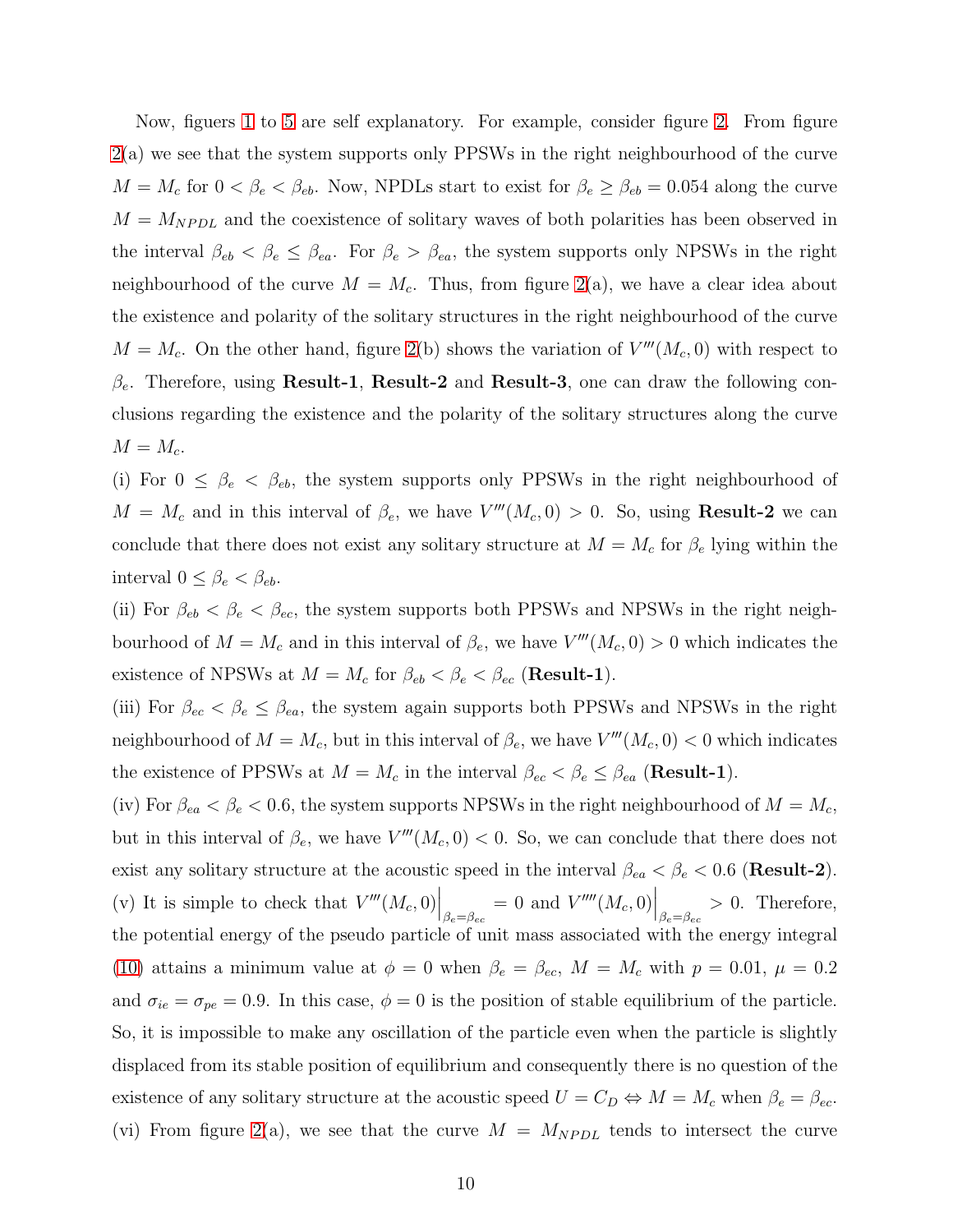$M = M_c$  at the point  $\beta_e = \beta_{eb}$  in the existence domain with  $p = 0.01$ ,  $\mu = 0.2$  and  $\sigma_{ie} = \sigma_{pe} = 0.9$ , i.e., there always exists a NPDL solution in any right neighborhood of  $M_c$ . Therefore, according to Das *et al.*<sup>[24](#page-20-7)</sup>, there must exist a NPDL solution at  $M = M_c$  at the point  $\beta_e = \beta_{eb}$  in the existence domain with  $p = 0.01$ ,  $\mu = 0.2$  and  $\sigma_{ie} = \sigma_{pe} = 0.9$ . (vii) There does not exist any PPDL at the acoustic speed.

Thus, from figures [1](#page-21-0) - [5,](#page-25-0) we observe that for  $p > 0$ , there exists a cut off value  $p^{(c)}$  of p, such that for  $0 < p \le p^{(c)}$ , the system supports NPSWs at the acoustic speed for  $0 < \beta_e < \beta_{ec}$ , whereas for  $\beta_{ec} < \beta_e \leq \beta_{ea}$  the system supports PPSWs at the acoustic speed. Again, there exists a cut off value  $p^{(k)}$  of p, such that for  $p^{(c)} < p \leq p^{(k)}$ , the system supports NPSWs at the acoustic speed for  $\beta_{eb} < \beta_{ec} < \beta_{ec}$ , whereas for  $\beta_{ec} < \beta_e \leq \beta_{ea}$  the system supports PPSWs at the acoustic speed. Here we see that for  $M > M_c$ , the curve  $M = M_{NPDL}$  tends to intersect the curve  $M = M_c$  at  $\beta_e = \beta_{eb}$  and consequently we have a NPDL solution at the acoustic speed when  $\beta_e$  assumes the value  $\beta_{eb}$ . For definiteness, we draw  $V(\phi)$  against  $\phi$ in figure [6](#page-25-1) at the acoustic speed for different values of  $\beta_e$  lying in the interval  $\beta_{eb} \leq \beta_e < \beta_{ec}$ . From this figure we see that the amplitude of the NPSWs at the acoustic speed increases with decreasing  $\beta_e$  and this sequence of NPSWs ends with a NPDL at  $\beta_e = \beta_{eb}$ . In figure [7,](#page-26-0)  $V(\phi)$  is plotted against  $\phi$  for different values of  $\beta_e$  lying in the interval  $\beta_{ec} < \beta_e \leq \beta_{ea}$ . From this figure we see that the amplitude of the PPSWs at  $M = M_c$  increases with increasing  $\beta_e$  lying within the interval  $\beta_{ec} < \beta_e \leq \beta_{ea}$ , whereas at the point  $\beta_e = \beta_{ec}$  both NPSWs and PPSWs collapse. It is simple to check that potential energy of the system assumes a minimum value when  $\beta_e = \beta_{ec}$ , i.e., at  $\beta_e = \beta_{ec}$ ,  $\phi = 0$  is a position of stable equilibrium. In fact, at this point  $V(M_c, 0) = V'(M_c, 0) = V''(M_c, 0) = V'''(M_c, 0) = 0$ , whereas  $V''''(M_c, 0) > 0$ . Consequently, there is no question of the existence of any solitary structure at  $\beta_e = \beta_{ec}$ . For further increment in p from  $p = p^{(k)}$ , there exists a cut off value  $p^{(m)}$  of p, such that for  $p^{(k)} < p \leq p^{(m)}$ , the system supports PPSWs at the acoustic speed for  $\beta_{ec} < \beta_e < \beta_{eb}$ , whereas the system does not support any negative potential solitary structure at the acoustic speed for any admissible value of  $\beta_e$ . Finally, for  $p > p^{(m)}$ , the system does not support any solitary structure at  $M = M_c$ . Again, from figure [3](#page-23-0) and figure [4,](#page-24-0) we see that the system supports PPDLs in a right neighbourhood of  $M = M_c$ , but the system does not support PPDLs at  $M = M_c$ . Consequently, the present plasma system does not support any positive potential supersoliton at the acoustic speed. Again, since there does not exist any soliton after the formation of NPDL at the acoustic speed, there does not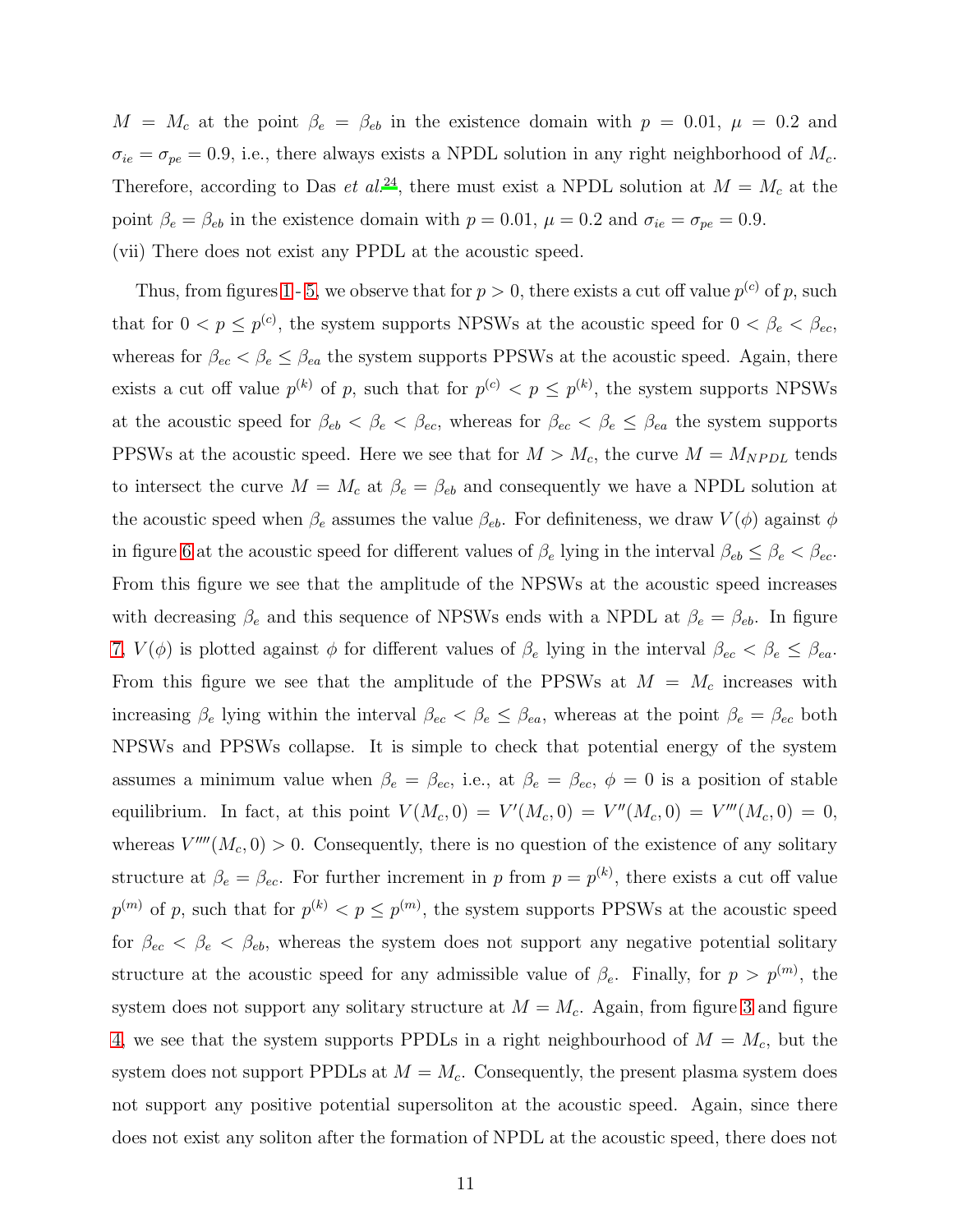exist any negative potential supersoliton at the acoustic speed for  $p > 0$ . But for  $p = 0$ , i.e., if there is no positrons in the system, Das *et al.*[25](#page-20-8) found the existence of NPDLs and most importantly, the existence of negative potential supersolitons at the acoustic speed. Now, in the present work, if we consider  $p = 0$ , i.e., the positron concentration in the system is zero, then the present plasma system reduces to the exactly same system of Das *et al.*[25](#page-20-8)

Figure [8](#page-26-1) is the existence domain with respect to  $\mu$  at  $p = 0$  when  $\sigma_{ie} = 0.9$ . This existence domain is qualitatively same as the existence domain as given in figure 10 in the paper of Das *et al.*<sup>[25](#page-20-8)</sup> In figure [8,](#page-26-1) P stands for the existence region of PPSWs at  $M = M_c$ , N stands for the existence region of NPSWs at  $M = M_c$ , along the curve  $\beta_e = \beta_{eb}$  we have NPDLs at  $M = M_c$ , NS represents the existence region of NPSWs after the formation of NPDL at  $M = M_c$  and  $V'''(M_c, 0) = 0$  along the curve  $\beta_e = \beta_{ec}$ . This figure shows the existence domain with respect to  $\mu$  at the acoustic speed  $U = C_D \Leftrightarrow M = M_c$  for  $p = 0$  and  $\sigma_{ie} = 0.9$ . To describe figure [8,](#page-26-1) we have defined the following cut off values of  $\mu$ :

- $\mu_p$ :  $\mu_p$  is a cut off value of  $\mu$  such that  $M_{max}$  does not exist for any admissible value of  $\beta_e$ if  $\mu$  lies within the interval  $0 < \mu < \mu_p$ , i.e., if  $\mu \ge \mu_p$ , there exists a value  $\beta_e^*$  $_e^*$  of  $\beta_e$ such that  $M_{max}$  exists at  $\beta_e = \beta_e^*$ <sup>\*</sup>/\*; moreover, if  $\beta_e^* > 0$ , then  $M_{max}$  exists for all  $\beta_e$  lies within the interval  $0 \leq \beta_e < \beta_e^*$ .
- $\mu_c$ :  $\mu_c$  is a cut off value of  $\mu$  such that  $V''(M_c, 0) = 0$  and  $V'''(M_c, 0) = 0$  at  $\mu = \mu_c$  and  $\beta_e = \beta_{ec}$  for fixed values of  $\sigma_{ie}$ .
- $\mu_r$ :  $\mu_r$  is another cut off value of  $\mu$  such that for all  $\mu_r \leq \mu_T$ , the curve  $M = M_{NPDL}$  tends to intersect the curve  $M = M_c$  at the point  $\beta_e = \beta_{eb}$ .

 $\mu_T$ :  $\mu_T$  is a physically admissible upper bound of  $\mu$ .

The Figure [8](#page-26-1) clearly shows that there exist two types of NPSWs at  $M = M_c$  if  $\mu$  lies within the interval  $\mu_r < \mu < \mu_T$ . The first type is bounded by the curves  $\beta_e = \beta_{ec}$  and  $\beta_e = \beta_{eb}$  and the amplitude of these NPSWs is restricted by the amplitude of NPDL at the acoustic speed. The second type of NPSWs exist beyond the curve  $\beta_e = \beta_{eb}$ , i.e., after the formation of NPDL at  $M = M_c$ . The amplitude of the NPSWs after the formation of double layer at  $M = M_c$  increases with decreasing  $\beta_e$  and finally, attains its maximum value when  $\beta_e = 0$  at  $M = M_c$ . Again, there exists a jump type discontinuity between the amplitude of the NPSWs at the acoustic speed just before and after the formation of NPDL at  $M = M_c$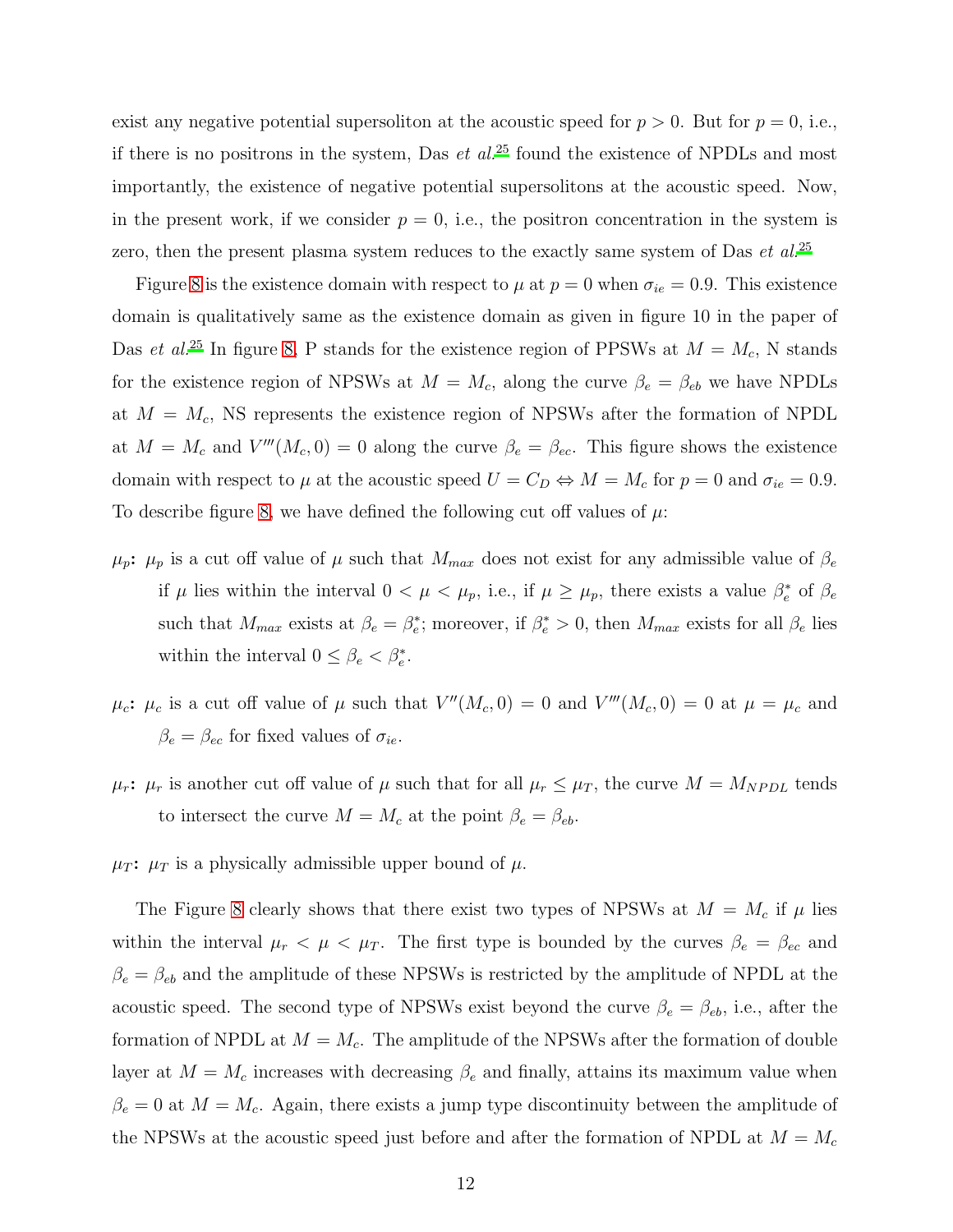(see figure [16\)](#page-31-0). Since, the existence of solitons after the formation of double layer confirms the existence of at least one sequence of supersolitons<sup>[20](#page-20-4)</sup>, therefore, we can conclude that whenever there exists no positron in the system, it supports negative potential supersolitons at the acoustic speed. Consequently, there must be a smooth transition of solitary structures at  $M = M_c$ , viz., soliton  $\rightarrow$  double layer  $\rightarrow$  supersoliton  $\rightarrow$  soliton. For the first time, this transition process has been elaborately discussed in the next section with the help of phase portraits of the dynamical system corresponding to the DIA solitary structures at the acoustic speed.

# IV. PHASE PORTRAITS OF DIFFERENT SOLITARY STRUCTURES AT THE ACOUSTIC SPEED

Before going to investigate the mechanism of transition of the solitary structures at the acoustic speed, we have to describe the phase portraits of the dynamical system corresponding to the different solitary structures at the acoustic speed. It is also necessary to make a clear difference between the solitary structures at the acoustic speed, i.e., at  $M = M_c$  and the solitary structures at the supersonic speed, i.e., for  $M > M_c$ .

Differentiating the energy integral [\(10\)](#page-5-0) with respect to  $\phi$ , we get the following differential equation:

$$
\frac{d^2\phi}{d\xi^2} + V'(\phi) = 0.\tag{20}
$$

This equation is equivalent to the following system of differential equations

<span id="page-12-0"></span>
$$
\frac{d\phi_1}{d\xi} = \phi_2 \ , \ \frac{d\phi_2}{d\xi} = -V'(\phi_1) \ , \tag{21}
$$

where  $\phi_1 = \phi$ . In the present paper, we have considered the solitary structures at  $M = M_c$ with the help of qualitatively different existence domains. Now, we explain their shapes with the help of phase portraits of the system of coupled equations [\(21\)](#page-12-0) in the  $\phi_1 - \phi_2$  plane.

The fixed point of the dynamical system  $(21)$  is  $(\phi_1^*$  $_{1}^{\ast}, \phi_{2}^{\ast}$  $_{2}^{*}$ ), where  $\phi_{2}^{*} = 0$  and  $\phi_{1}^{*}$  $j<sub>1</sub>$  is given by the equation

$$
V'(\phi_1^*) = 0 \tag{22}
$$

This equation gives the value(s) of  $\phi_1^*$  as a function of the physical parameters of the system at the Mach number  $M = M_c = 1$ , i.e.,  $\phi_1^*$ <sup>\*</sup>/<sub>1</sub> is a function of p,  $\mu$   $\beta_e$ ,  $\sigma_{ie}$  and  $\sigma_{pe}$ . So, we can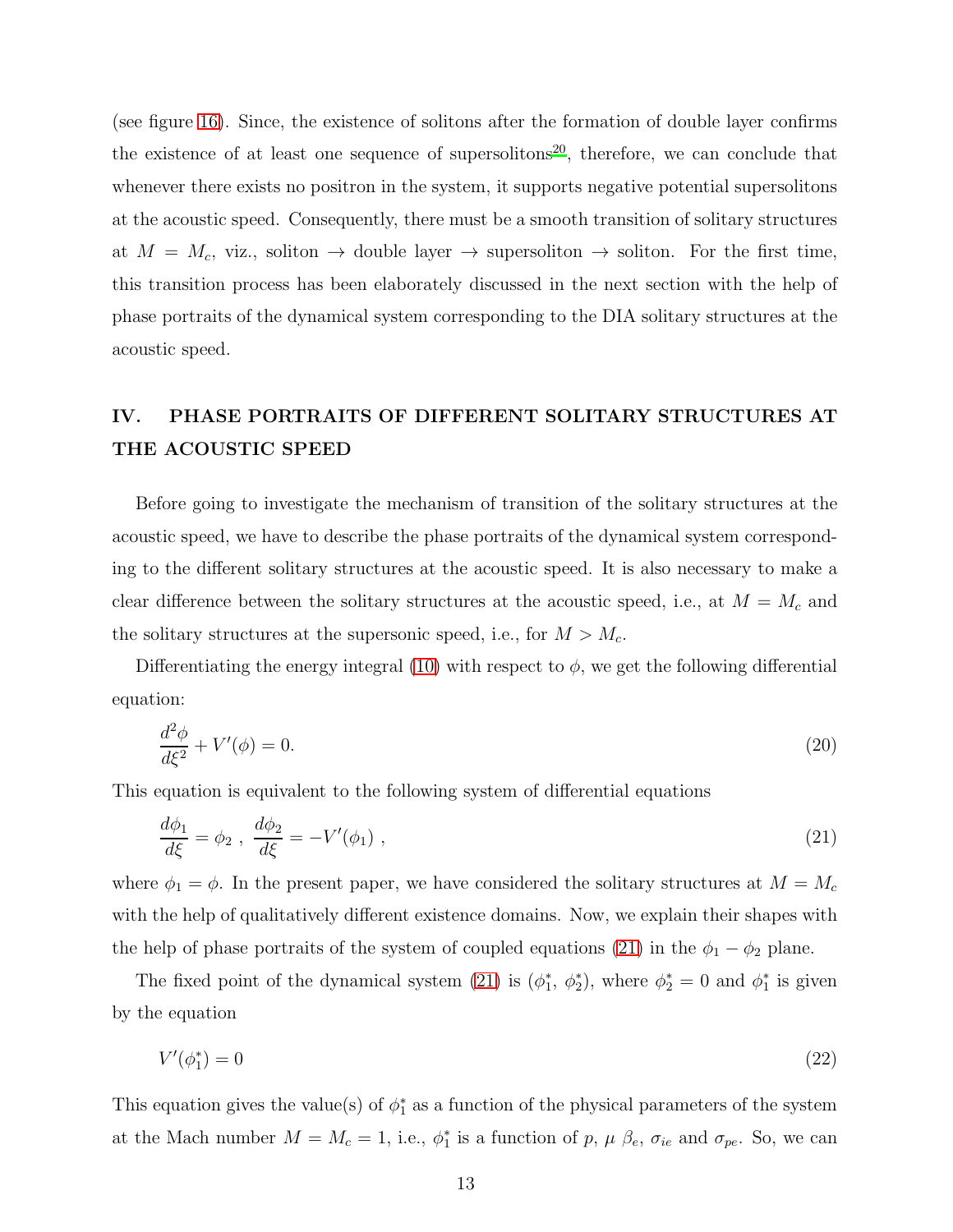write

<span id="page-13-0"></span>
$$
\phi_1^* = \phi_1^*(p, \mu, \beta_e, \sigma_{ie}, \sigma_{pe}). \tag{23}
$$

In the present work, we take  $\sigma_{pe} = 0.9$ , i.e., the average thermal temperatures of positrons is nearly same as that of electrons and we have also considered  $\sigma_{ie} = 0.9$  (the usual dusty plasma approximation  $T_i \approx T_e$ ). Therefore, for fixed values of p and  $\mu$ , the equation [\(23\)](#page-13-0) reduces to

$$
\phi_1^* = \phi_1^*(\beta_e). \tag{24}
$$

To know the value of  $\beta_e$ , we have already drawn the existence domains with respect to  $\beta_e$ (see figure [1\(](#page-21-0)a), [2\(](#page-22-0)a), [3\(](#page-23-0)a), [4\(](#page-24-0)a), and [5\(](#page-25-0)a)) and from these existence domains, we can easily decide the value of  $\beta_e$  for the existence of the desired solitary structure at the acoustic speed.

To describe the phase portraits of the solitary structures at  $M = M_c$ , we consider figures [9](#page-27-0) - [11.](#page-28-0) Here we have used the existence domain as shown in figure [2](#page-22-0) to determine the value of  $\beta_e$  for the existence of desired solitary structure at the acoustic speed. In figures [9\(](#page-27-0)a) - $11(a)$  $11(a)$ ,  $V(\phi)$  is plotted against  $\phi$ . The lower panel (or marked as (b)) of each figure shows the phase portrait of the system [\(21\)](#page-12-0). In these figures, we have used the values of the parameters as indicated in the figures with  $p = 0.01$ ,  $\mu = 0.2$  and  $\sigma_{pe} = \sigma_{ie} = 0.9$ . The curve  $V(\phi)$  and the phase portrait have been drawn on the same horizontal axis  $\phi(=\phi_1)$ . The small solid square corresponds to the point of inflexion at the origin, the small solid circle corresponds to a saddle point and the small solid star indicates an equilibrium point other than saddle point or the point of inflexion of the system [\(21\)](#page-12-0). It is simple to check that each maximum (minimum) point of  $V(\phi)$  corresponds to a saddle point (an equilibrium point other than a saddle point) of the system [\(21\)](#page-12-0). Again, small solid square corresponds to the point of inflexion of the system [\(21\)](#page-12-0). The concept of the point of inflexion in the study of solitons at the acoustic speed is not new one. Das *et al.*[24](#page-20-7) have already mentioned that the origin is the point of inflexion of the system [\(21\)](#page-12-0) for solitary structures at the acoustic speed. In fact, if  $V(0) = V'(0) = 0$ ,  $V''(M_c, 0) = 0$  and  $V'''(M_c, 0) \neq 0$ , the point  $\phi = 0$  is the point of inflexion which seperates the convex part of the curve  $V(M_c, \phi)$  from its concave part. According to Theorms 3 and 4 of Das  $et al.^{24}$  $et al.^{24}$  $et al.^{24}$ , the origin  $(0,0)$  is always a point of inflexion of the system [\(21\)](#page-12-0) for solitary structures at the acoustic speed. But in case of supersonic solitary structures  $(M > M_c)$ , the origin  $(0, 0)$  is not the point of inflexion of the system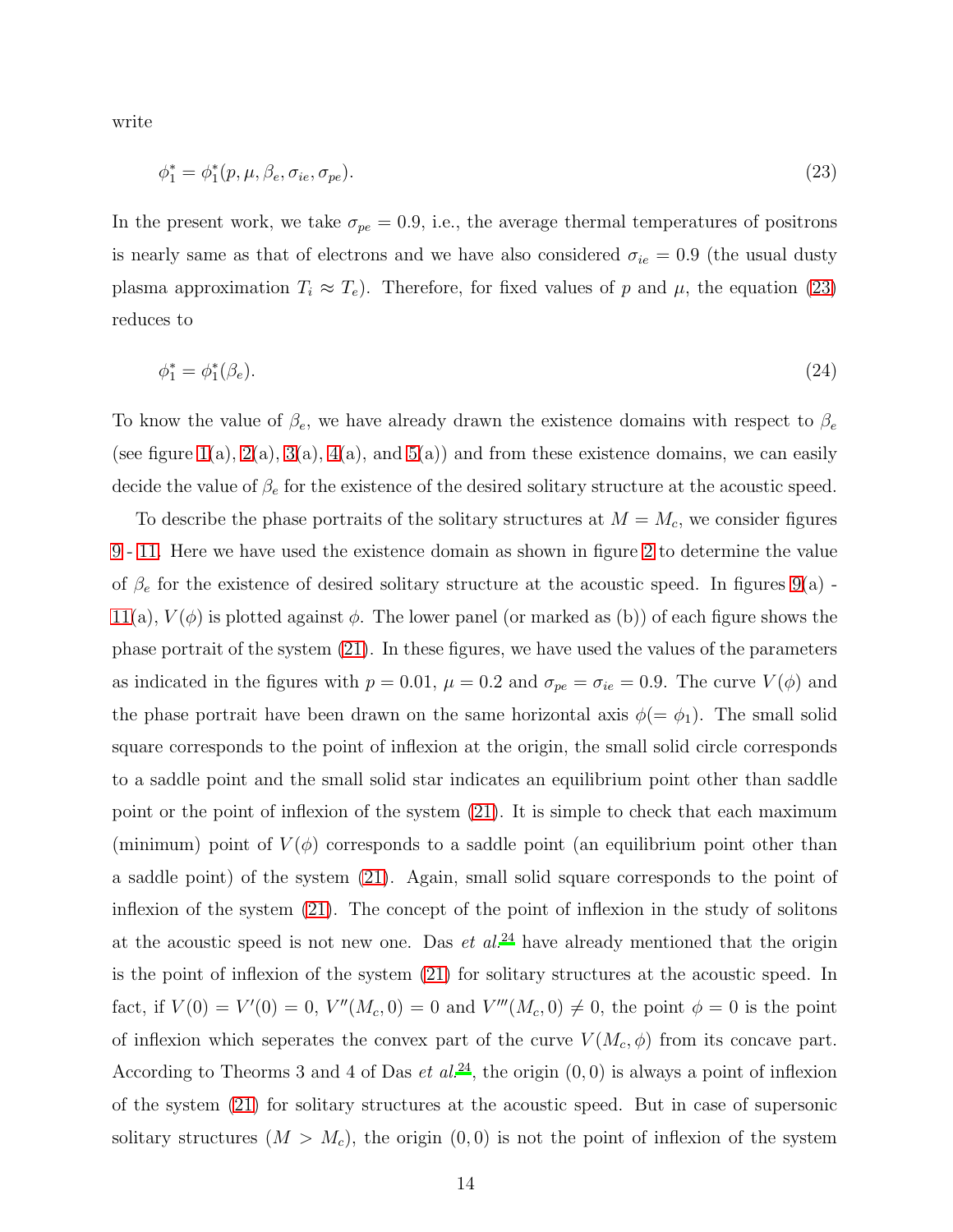$(21)$ . In this case, i.e., for the supersonic case, the origin  $(0, 0)$  is always a saddle point of the system [\(21\)](#page-12-0). This gives a difference between the solitary structures for  $M > M_c$  and the solitary structures at  $M = M_c$ .

Now, there is a one-one correspondence between the separatrix of the phase portrait as shown with a heavy blue line in the lower panel with the curve  $V(\phi)$  against  $\phi$  of the upper panel. In fact, this one-one correspondence between the separatrix of the phase portrait and the curve  $V(\phi)$  against  $\phi$  has been elaborately discussed by Paul *et al.*<sup>[20](#page-20-4)</sup> for supersonic solitary structures. In this section, we want to discuss the phase portraits of the solitary structures at the acoustic speed and the transition process: solitons  $\rightarrow$  double layers  $\rightarrow$ supersolitons  $\rightarrow$  solitons after the formation of double layer at the acoustic speed when there is no positrons in the system. For the sonic case, i.e., at the acoustic speed, the separatrix corresponding to a solitary structure starts from the point of inflexion (0,0) and ends at the point of inflexion  $(0,0)$ . This shows that if a separatrix is formed in the positive  $\phi$  - axis then it is impossible to form another separatrix in the negative direction of  $\phi$  - axis, and consequently coexistence of solitary structures of both polarities is not possible at the acoustic speed. This is also not a new result because Das *et al.*[24](#page-20-7) have already proved the following theorem: **Theorem 5:** If  $V(0) = V'(0) = 0$ ,  $V''(M_c, 0) = 0$  and  $V'''(M_c, 0) \neq 0$ , it *is not possible to have coexistence of both positive and negative potential solitary structures*  $at\ M = M_c$ . Therefore, phase portrait analysis confirms the **Result - 3** or **Theorem** -5. The separatrix corresponding to a solitary structure is shown with a heavy blue line, whereas other separatrices (if exist) are shown by green lines. The closed curve about an equilibrium point (other than a saddle point or the point of inflexion) contained in at least one separatrix indicates the possibility of the periodic wave solution about that fixed point.

Figure [9\(](#page-27-0)a) shows the existence of a NPSW at  $M = M_c$  and figure 9(b) describes the corresponding phase portrait. Here we see that the system has a point of inflexion at the origin, an equilibrium point at  $(-0.33, 0)$  and a saddle at  $(-1.27, 0)$ . Again, from figure [9\(](#page-27-0)b), we see that there are two separatrices: (i) the separatrix (as shown by a heavy blue line) that starts and ends at the origin enclosing the non-saddle fixed point and this separatrix corresponds to the negative potential soliton at  $M = M_c$  and (ii) the separatrix (as shown by heavy green line) which appears to pass through the saddle point  $(-1.27, 0)$  and this separatrix contains the separatrix (as shown by a heavy blue line) that starts and ends at the origin. There exist infinitely many closed curves between these two separatrices and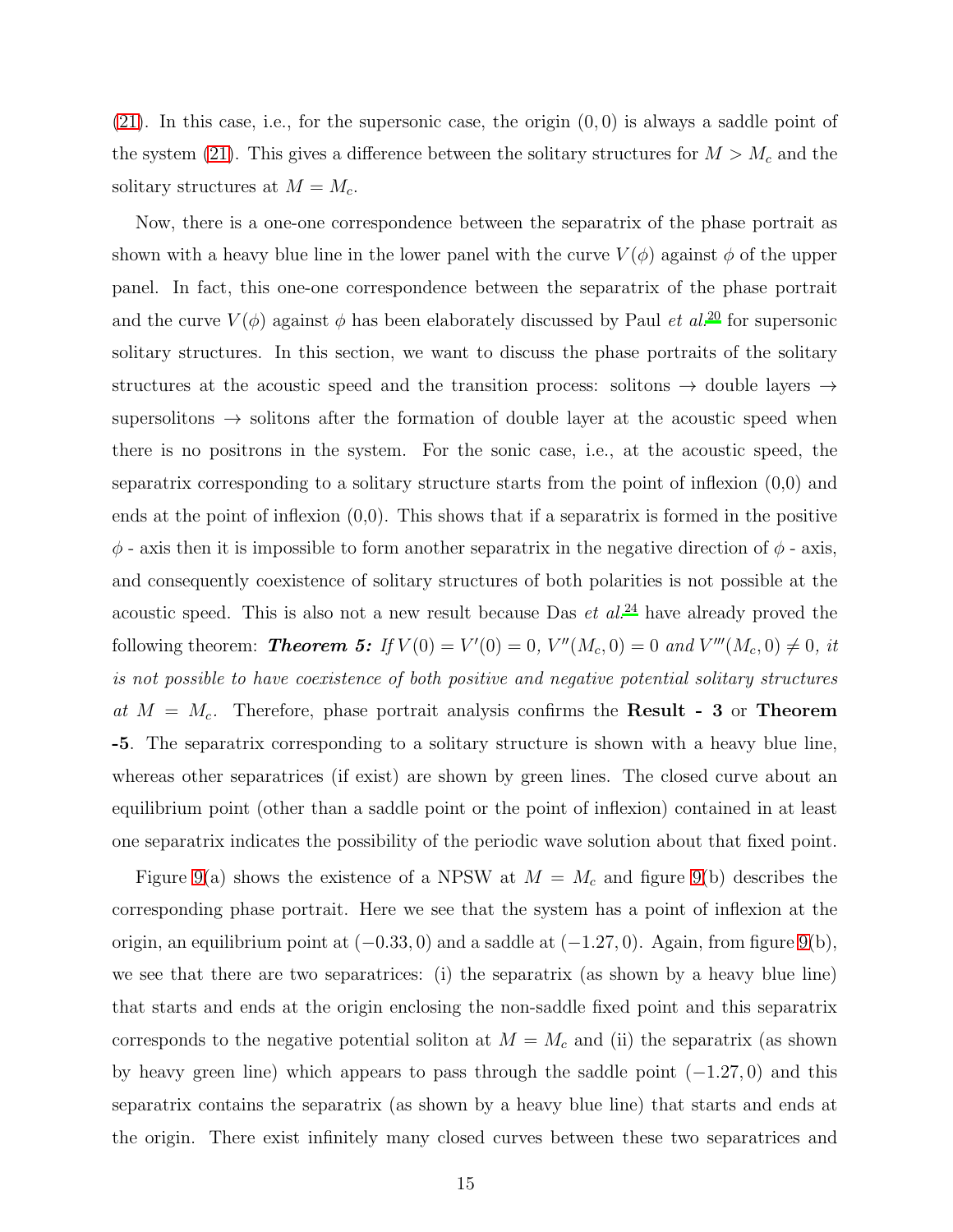each of these closed curves corresponds to a super-nonlinear periodic wave. Thus, figure [9\(](#page-27-0)b) confirms the existence of super-nonlinear periodic waves at the acoustic speed.

Figure [10\(](#page-27-1)a) shows the existence of a PPSW at  $M = M_c$  and figure 10(b) describes the corresponding phase portrait. Here we see that the system has a point of inflexion at the origin, an equilibrium point at  $(0.39, 0)$  which is not a saddle point. From figure [10\(](#page-27-1)b), we see that there exists only one separatrix (as shown by a heavy blue line) that starts and ends at the origin enclosing the non-saddle fixed point (0.39, 0) and consequently this separatrix corresponds to the positive potential soliton at  $M = M_c$ .

Figure [11\(](#page-28-0)b) shows the phase portrait of a NPDL at the acoustic speed and this figure shows that the separatrix corresponding to the double layer solution at the acoustic speed appears to start and end at the point of inflexion  $(0, 0)$  and again it appears to pass through the saddle point at  $(-1.1, 0)$  enclosing the non-saddle fixed point  $(-0.62, 0)$ . In figure [11\(](#page-28-0)a),  $V(\phi)$  is plotted against  $\phi$  at the acoustic speed for the given values of the parameters as indicated in the figure. Figure [11\(](#page-28-0)a) and figure [11\(](#page-28-0)b) together give a one-one correspondence between the separatrix of the phase portrait as shown with a heavy blue line in the lower panel with the curve  $V(\phi)$  against  $\phi$  of the upper panel. This mechanism holds good for formation of PPSWs and also for the formation of NPSWs at the acoustic speed.

Now, we are in a position to discuss the transition process of the solitary structures, viz., solitons  $\rightarrow$  double layers  $\rightarrow$  supersolitons  $\rightarrow$  solitons after the formation of double layer at the acoustic speed when there is no positrons in the system. In this case, i.e., for  $p = 0$ , we consider the existence domain as given in figure [8](#page-26-1) to find the values of  $\mu$  and  $\beta_e$  for the existence of the desired solitary structure at the acoustic speed. One - one correspondence between the separatrix of the phase portrait with the curve  $V(\phi)$  against  $\phi$  and the transition process of different solitary structures at the acoustic speed have been shown through the figures [12](#page-28-1) - [17.](#page-32-0)

Figure [12\(](#page-28-1)a) shows the existence of a NPSW at  $M = M_c$  before the formation of NPDL and figure [12\(](#page-28-1)b) describes the phase portrait of the dynamical system [\(21\)](#page-12-0) at  $M = M_c$  for the values of the parameters as mentioned in the figure. Here we see that the system has a point of inflexion at the origin, an equilibrium point at  $(-0.63, 0)$  and a saddle at  $(-1.49, 0)$ . Again, from figure [12\(](#page-28-1)b), we see that there are two separatrices. (i) The separatrix (as shown by a heavy blue line) that appears to start and end at the origin enclosing the non-saddle fixed point corresponds to the negative potential soliton at  $M = M_c$ . (ii) This blue separatrix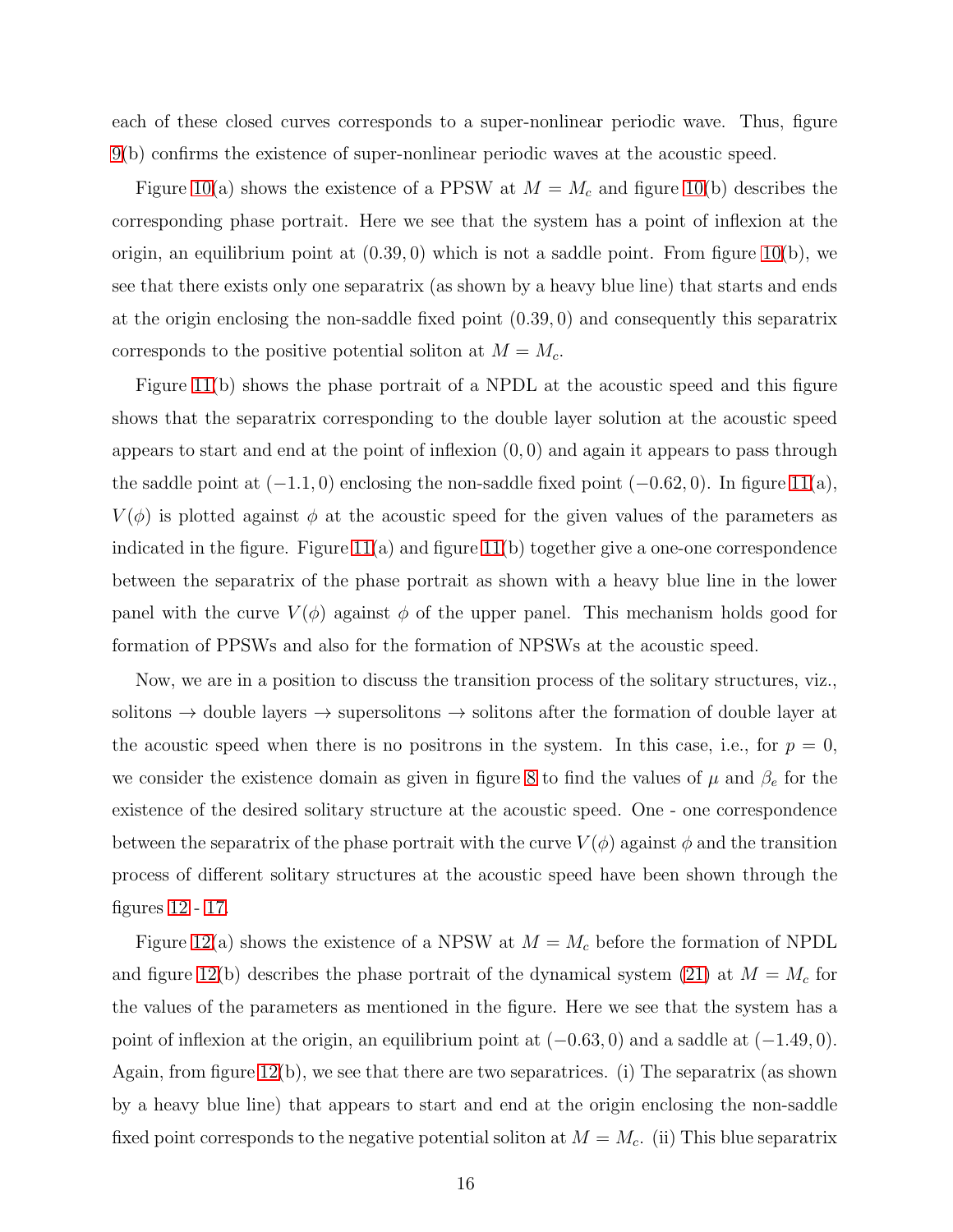is contained in another separatrix (as shown by a heavy green line) that appears to pass through the saddle point  $(-1.49, 0)$ . There exist infinitely many closed curves between these two separatrices and each of these closed curves corresponds to a super-nonlinear periodic wave. Thus, figure [12\(](#page-28-1)b) confirms the existence of super-nonlinear periodic waves at the acoustic speed.

Figure [13\(](#page-29-0)b) shows the phase portrait of NPDL at the acoustic speed when  $\beta_e = \beta_{eb}$ 0.36918 and this figure shows that the separatrix corresponding to the double layer solution at the acoustic speed appears to start and end at the point of inflexion  $(0, 0)$  and again it appears to pass through the saddle point at  $(-1.41, 0)$  enclosing the non-saddle fixed point (−0.7, 0). Now we slightly decrease the value of  $\beta_e$  from  $\beta_{eb}$  and draw figure [14](#page-30-0) for  $\beta_e = \beta_{eb} - 0.003$ . In figure [14\(](#page-30-0)a),  $V(\phi)$  is plotted against  $\phi$ , where the region between −2 and 0 is shown in larger scale in the inset, whereas figure [14\(](#page-30-0)b) describes the phase portrait of the dynamical system [\(21\)](#page-12-0) at  $M = M_c$  for the values of the parameters as mentioned in the figure, where the region between  $-2$  and 0 is shown in larger scale in the inset. The figure [14\(](#page-30-0)a) shows that  $V(\phi)$  has two consecutive minima at  $\phi = -0.81504 \approx$  $-0.82$  and at  $\phi = -7.4622 \approx -7.46$ . Consequently, the phase portrait of the system has two non-saddle fixed points as shown in the lower panel of figure [14.](#page-30-0) The separatrix crresponding to the solitary structure that appears to start and end at the point of inflexion  $(0, 0)$  encloses one non-zero saddle point  $(-1.2875, 0) \approx (-1.29, 0)$ , and two non-saddle fixed points  $(-0.81504, 0) \approx (-0.82, 0)$  and  $(-7.4622, 0) \approx (-7.46, 0)$ . From the region between  $-2$  and 0 as shown in larger scale in the inset of figure [14\(](#page-30-0)b), one can also check that this separatrix also envelopes one inner separatrix (shown by a green line) that appears to pass through the saddle point  $(-1.2875, 0) \approx (-1.29, 0)$ . Therefore, according to the definition of supersoliton, this separatrix is associated with a new type of solitary wave at the acoustic speed - a supersoliton at the acoustic speed. Thus, figure [14](#page-30-0) confirms the existence of negative potential supersolitons at the acoustic speed. Now, we further reduce the value of  $\beta_e$  and draw figure [15](#page-31-1) for  $\beta_e = \beta_{eb} - 0.1 = 0.26908$ . From figure [15\(](#page-31-1)b), we see that the phase portrait is qualitatively same as the phase portrait of NPSW at the acoustic speed (as shown in  $12(b)$ ). Although, there exists a jump type discontinuity between the amplitudes of the solitons before and after the fomation of NPDL at the acoustic speed (see figure [16\)](#page-31-0). Therefore, for decreasing values of  $\beta_e$  with  $\beta_e < \beta_{eb}$ , the negative potential supersolitons ultimately reduce to NPSWs after the formation of NPDL. In other words, there must be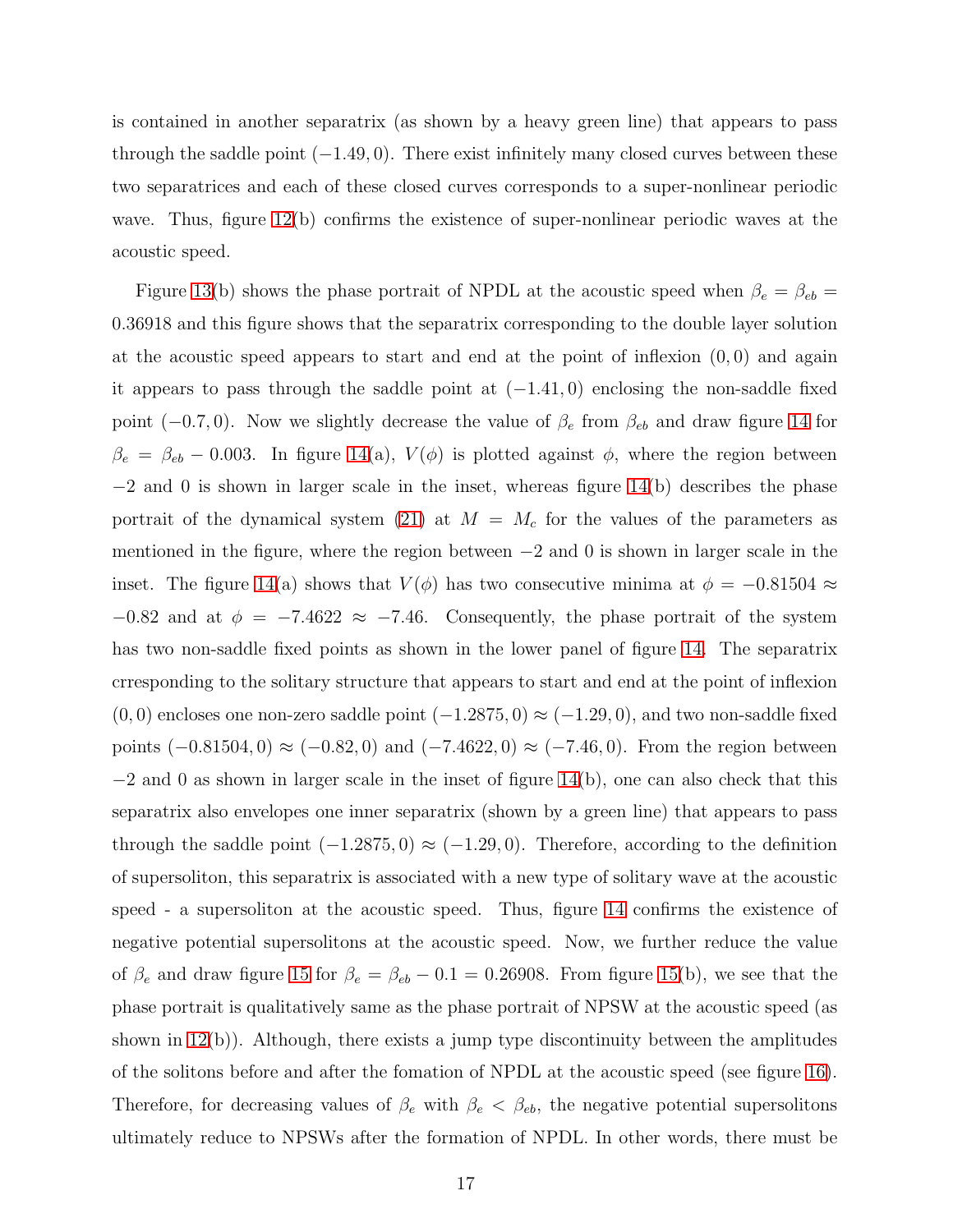a critical value  $\beta_e^{(cr)}$  of  $\beta_e$ , such that the system supports negative potential supersoliton at the acoustic speed when  $\beta_e$  lies within the interval  $\beta_{eb} < \beta_e < \beta_e^{(cr)}$  and for  $\beta_e > \beta_e^{(cr)}$ , the system supports NPSW after the formation of double layer at the acoustic speed. Thus, we see that there exists a transition between the solitary structures at the acoustic speed, viz., soliton  $\rightarrow$  double layer  $\rightarrow$  supersoliton  $\rightarrow$  soliton after the formation of double layer. Such transition process have also been observed by Paul *et al.*<sup>[20](#page-20-4)</sup> for the solitary structures in case of supersonic waves, i.e., for  $M > M_c$ . To understand the mechanism of this transition process of solitary structures at the acoustic speed, we plot the origin (i.e., the point of inflexion), the saddle and other equilibrium points of the system [\(21\)](#page-12-0) on the  $\phi(=\phi_1)$ -axis for decreasing values of  $\beta_e$  starting from  $\beta_e = \beta_{eb} - 0.000001$  in figure [17.](#page-32-0) This figure shows that for decreasing values of  $\beta_e$ , the distance between the the non-zero saddle and the non-saddle fixed point nearest to it decreases and ultimately both of them disappear from the system. Finally, the system contains only the point of inflexion, i.e., the origin and a non-zero equilibrium point. Consequently, the separatrix corresponding to the solitary structure appears to start and end at the origin enclosing the non-saddle fixed point and we have NPSW after the formation of NPDL at the acoustic speed. Thus, we see that the mechanism of the transition of solitary structures at the acoustic speed is qualitatively same as the transtion process of solitary structures for supersonic waves as reported by Paul *et al.*[20](#page-20-4) .

#### V. CONCLUSIONS

In the present work, we have investigated the nature of existence of different DIA solitary structures at the acoustic speed in a collisionless unmagnetized dusty plasma consisting of negatively charged static dust grains, adiabatic warm ions, Cairns distributed nonthermal electrons and isothermal positrons with the help of existence domains and phase portraits. Although from the paper of Paul & Bandyopadhyay<sup>[18](#page-20-2)</sup> it has been observed that for supersonic case the same system supports double layers of both polarities and positive potential supersolitons, but at the acoustic speed the system supports PPSWs, NPSWs and NPDLs only. Again, in the present paper, if we consider  $p = 0$  then we observe that the system supports PPSWs, NPSWs, NPDLs, NPSWs after the formation of NPDL and negative potential supersolitons at the acoustic speed. These results agree with the results of Das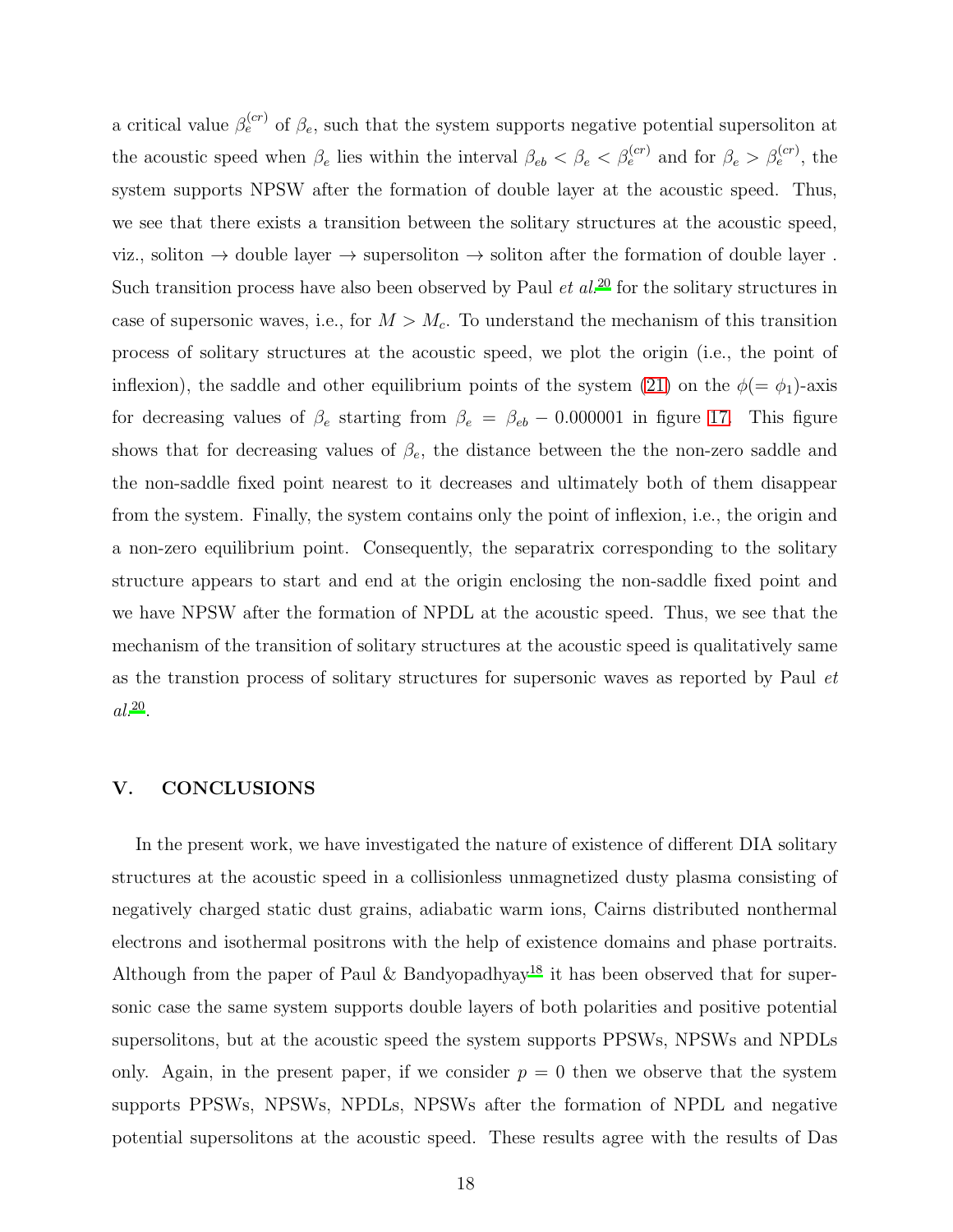*et al.*[25](#page-20-8), where they have considered a collisionless unmagnetized three component dusty plasma consisting of negatively charged static dust grains, adiabatic warm ions and Cairns distributed nonthermal electrons to investigate the DIA solitary structures at the acoustic speed.

For the first time, we have introduced the phase portraits of the dynamical system corresponding to the DIA solitary structures at the acoustic speed. We found the following qualitative differences between the phase portraits of the solitary structures at  $M = M_c$  and the phase portraits of the solitary structures for  $M > M_c$  which have been discussed by Paul *et al.*<sup>[20](#page-20-4)</sup>. (i) For  $M > M_c$ , the origin is always a saddle point and the separatrix corresponding to the solitary structures appears to pass trough the origin, whereas for  $M = M_c$ , the origin is the point of inflexion and the separatrix corresponding to the solitary structures appears to start and end at the origin. (ii) For  $M > M_c$ , the phase portraits of the dynamical system corresponding to DIA double layers have two saddles and two non-saddle fixed points, but in the case of double layers at the acoustic speed, the system has a point of inflexion at the origin, one non-zero saddle and one non-saddle fixed point. (iii) From the paper of Dubinov and Kolotkov<sup>[31](#page-20-14)</sup> and Paul *et al.*<sup>[20](#page-20-4)</sup>, for the case of supersolitons, we see that there exist at least two separatrices and the separatrix through the origin (saddle point) encloses the other one for  $M > M_c$ . In the case of sonic DIA waves, i.e., for  $M = M_c$ , we have the same definition of the supersolitons, i.e., for supersolitons at the acoustic speed, there are at least two separatrices and the separatrix that appears to start and end at the origin (point of inflexion) encloses the other one.

With the help of the phase portraits, we have also explained the transition process of the solitary structures at the acoustic speed for  $p = 0$ , viz., soliton  $\rightarrow$  double layer  $\rightarrow$  supersoliton  $\rightarrow$  soliton for decreasing values of  $\beta_e$  and it is not possible to explain the transition process of solitary structures by considering the existence domains only or simply by drawing the curve  $V(\phi)$  against  $\phi$ . This transition phenomenon at the acoustic speed happens according to the mechanism as described in figure [17.](#page-32-0) Again, the transition mechanism at the acoustic speed is same as that of the supersonic solitary structures as reported by Paul *et al.*<sup>[20](#page-20-4)</sup>.

From this work, we can conclude that the formation of double layer is also possible at the acoustic speed. Again, according to Alfvén<sup>[7](#page-19-5)</sup>, a double layer consists of two oppositely charged parallel layers resulting in a potential drop in the layer and a vanishing electric field on each side of the layer. Formation of double layers in a plasma system releases an amount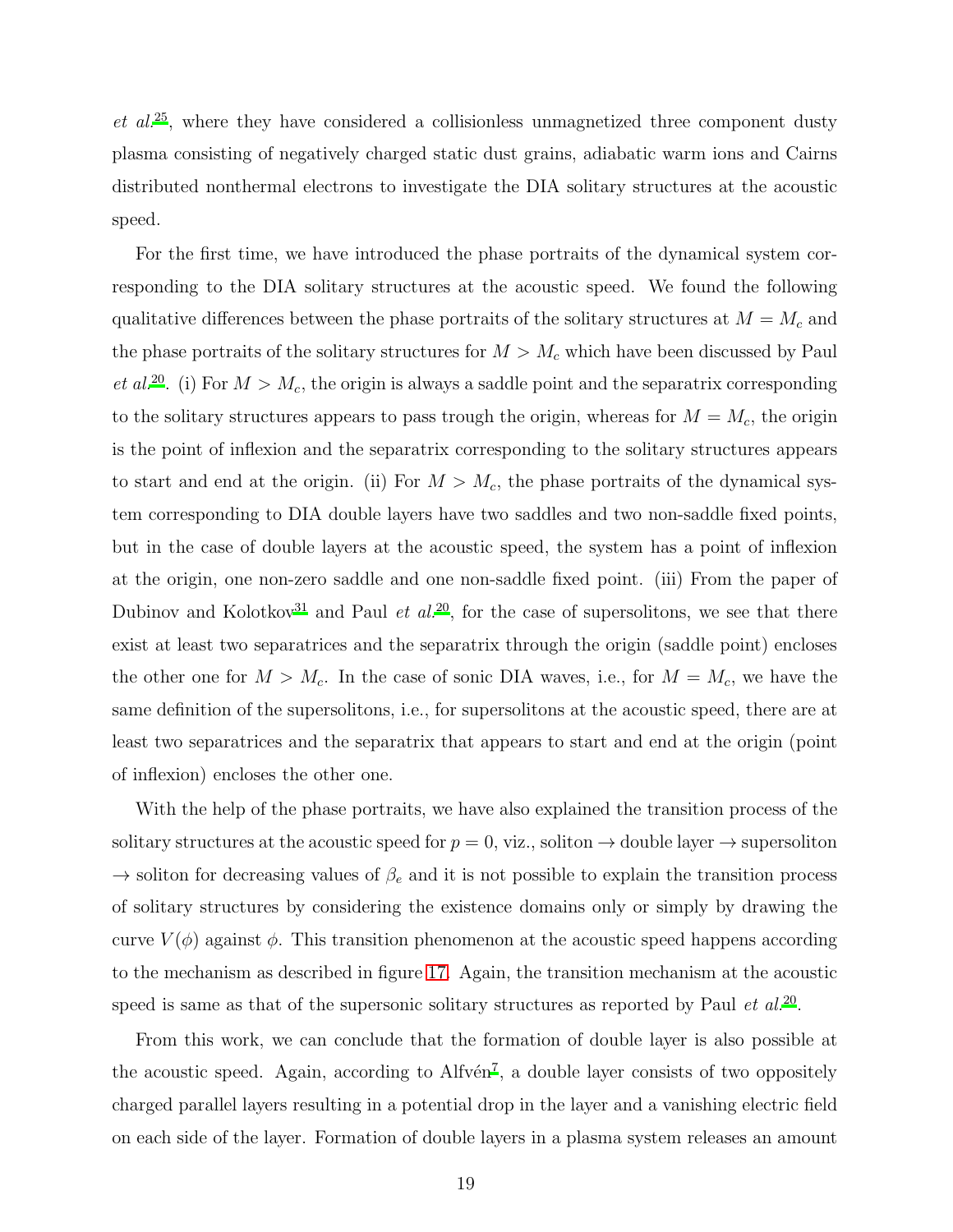of energy which accelerates the charged particles of the system. Above the ionosphere of the Earth acceleration of electrons has been observed in a rather narrow region and the possible cause of such acceleration is the formation of several double layers in that region<sup>[7](#page-19-5)</sup>. This work is helpful to understand the formation of the double layer at the acoustic speed.

### ACKNOWLEDGMENTS

One of the authors (Ashesh Paul) is thankful to the Department of Science and Technology, Govt. of India, INSPIRE Fellowship Scheme for financial support.

### **REFERENCES**

- <span id="page-19-0"></span><sup>1</sup>P. K. Shukla and M. Marklund, Phys. Scr. **T113**, 36 (2004).
- <span id="page-19-1"></span>2 I. B. Zel'dovich and I. D. Novikov, *Relativistic Astrophysics, 2: The Structure and Evolution of the Universe*, Vol. 2 (University of Chicago Press, 1971).
- <span id="page-19-2"></span><sup>3</sup>W. Zurek, Astrophys. J. 289, 603 (1985).
- <sup>4</sup>J. C. Higdon, R. E. Lingenfelter, and R. E. Rothschild, Astrophys. J. 698, 350 (2009).
- <span id="page-19-3"></span><sup>5</sup>P. K. Shukla, Phys. Scr. 77, 068201 (2008).
- <span id="page-19-4"></span> $6A.$  E. Dubinov, D. Y. Kolotkov, and M. A. Sazonkin, Tech. Phys.  $57, 585$  (2012).
- <span id="page-19-5"></span><sup>7</sup>H. Alfvén, *Cosmic plasma*, Vol. 82 (D. Reidel Publishing Company, Dordrecht:Holland, 1981).
- <sup>8</sup>A. A. Gusev, U. B. Jayanthi, I. M. Martin, G. I. Pugacheva, and W. N. Spjeldik, Braz. J. Phys. 30, 590 (2000).
- <span id="page-19-6"></span><sup>9</sup>A. A. Gusev, U. B. Jayanthi, I. M. Martin, G. I. Pugacheva, and W. N. Spjeldvik, J. Geophys. Res. 106, 26111 (2001).
- <span id="page-19-7"></span><sup>10</sup>R. L. Merlino, Plasma Phys. Appl. 81, 73 (2006).
- <span id="page-19-8"></span><sup>11</sup>M. Horányi, T. Hartquist, O. Havnes, D. Mendis, and G. Morfill, Rev. Geophys.  $42$ , RG4002 (2004).
- <span id="page-19-9"></span><sup>12</sup>S. Ghosh and R. Bharuthram, Astrophys. Space Sci. **314**, 121 (2008).
- <span id="page-19-10"></span><sup>13</sup>S. A. El-Tantawy, N. A. El-Bedwehy, and W. M. Moslem, Phys. Plasmas 18, 052113 (2011).
- <sup>14</sup>S. A. El-Tantawy and W. M. Moslem, Phys. Plasmas  $18$ , 112105 (2011).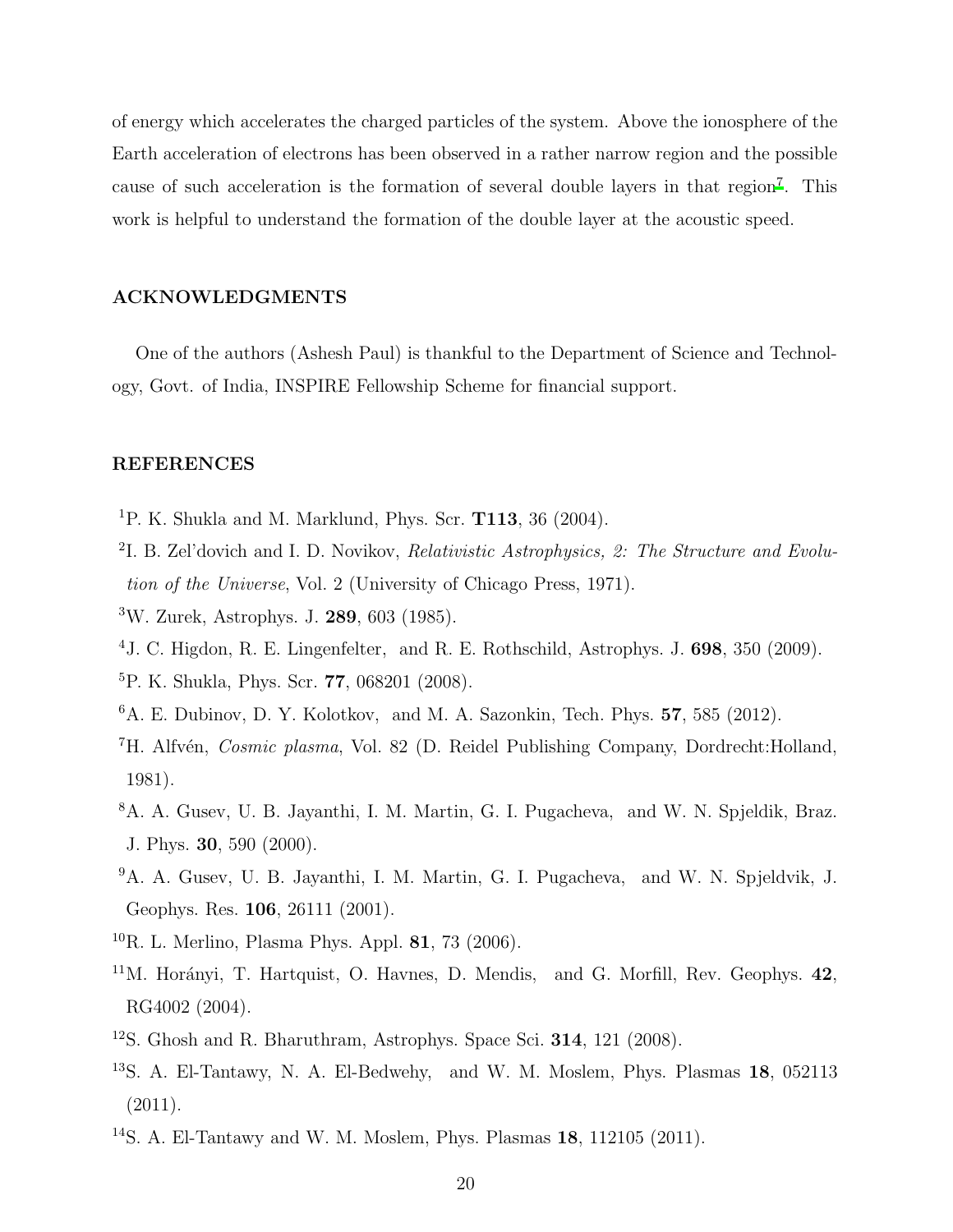- $^{15}$ N. S. Saini, B. S. Chahal, and A. S. Bains, Astrophys. Space Sci. 347, 129 (2013).
- <span id="page-20-0"></span><sup>16</sup>G. Banerjee and S. Maitra, Phys. Plasmas 23, 123701 (2016).
- <span id="page-20-1"></span><sup>17</sup>A. Paul, A. Das, and A. Bandyopadhyay, Plasma Phys. Rep.  $43$ ,  $218$  (2017).
- <span id="page-20-2"></span><sup>18</sup>A. Paul and A. Bandyopadhyay, Astrophys. Space Sci. 361, 172 (2016).
- <span id="page-20-3"></span> $19R.$  A. Cairns, A. A. Mamun, R. Bingham, R. O. Dendy, R. Boström, P. K. Shukla, and C. M. C. Nairn, Geophys. Res. Lett. 22, 2709 (1995).
- <span id="page-20-4"></span> $^{20}$ A. Paul, A. Bandyopadhyay, and K. P. Das, Phys. Plasmas 24, 013707 (2017).
- <span id="page-20-5"></span><sup>21</sup>T. K. Baluku, M. A. Hellberg, I. Kourakis, and N. S. Saini, Phys. Plasmas  $17$ , 053702 (2010).
- $^{22}$ T. K. Baluku, M. A. Hellberg, and F. Verheest, Europhys. Lett. **91**, 15001 (2010).
- <span id="page-20-6"></span> $^{23}F.$  Verheest and M. A. Hellberg, Phys. Plasmas  $17,023701$  (2010).
- <span id="page-20-7"></span> $24A$ . Das, A. Bandyopadhyay, and K. P. Das, J. Plasma Phys. 78, 565 (2012).
- <span id="page-20-8"></span><sup>25</sup>A. Das, A. Bandyopadhyay, and K. Das, "Existence of dust ion acoustic solitary wave and double layer solution at  $m=mc$ ," arXiv preprint [arXiv:1110.5307](http://arxiv.org/abs/1110.5307) (2011).
- <span id="page-20-9"></span> $^{26}$ F. Verheest and M. A. Hellberg, Phys. Plasmas  $22$ , 012301 (2015).
- <span id="page-20-10"></span> $27F$ . Verheest and S. R. Pillay, Phys. Plasmas 15, 013703 (2008).
- <span id="page-20-11"></span><sup>28</sup>R. Z. Sagdeev, *Reviews of Plasma Physics Vol-4 (ed. M. A. Leontovich)* (New York, NY: Consultant Bureau, 1966).
- <span id="page-20-12"></span> $^{29}$ A. Das, A. Bandyopadhyay, and K. P. Das, Phys. Plasmas 16, 073703 (2009).
- <span id="page-20-13"></span> $30$ A. Das, A. Bandyopadhyay, and K. P. Das, J. Plasma Phys. **78**, 149 (2012).
- <span id="page-20-14"></span> $31A$ . E. Dubinov and D. Y. Kolotkov, Plasma Phys. Rep. 38, 909 (2012).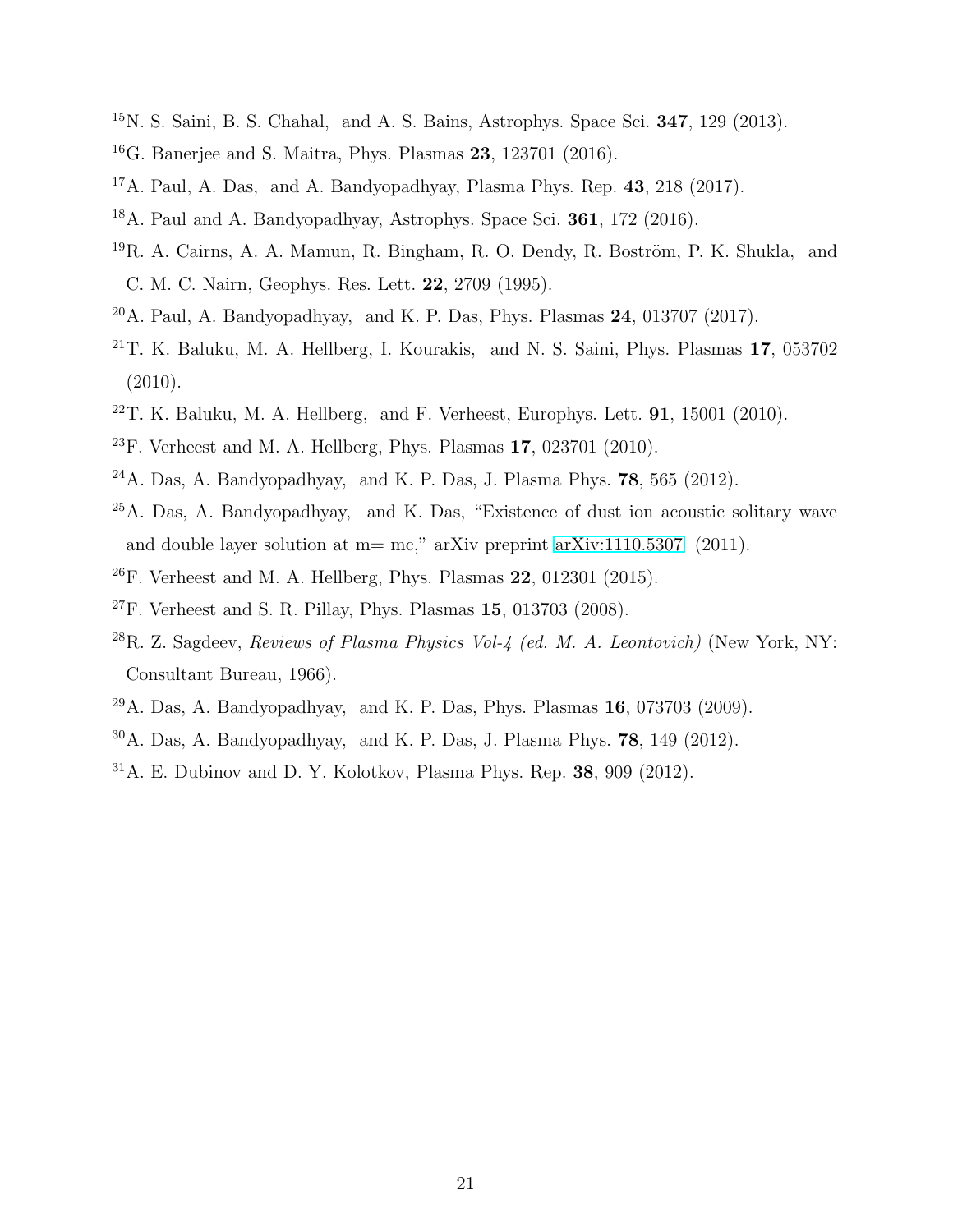

<span id="page-21-0"></span>FIG. 1. (a)Existence domain with respect to  $\beta_e$  for  $p = 0.00001$ ,  $\mu = 0.2$  and  $\sigma_{ie} = \sigma_{pe} = 0.9$ . The red curve, the magenta curve and the blue curve correspond to the curves  $M = M_{NPDL}$ ,  $M = M_c$  and  $M = M_{max}$  respectively. (b)  $V'''(M_c, 0)$  is plotted against  $\beta_e$  for the same values of parameters.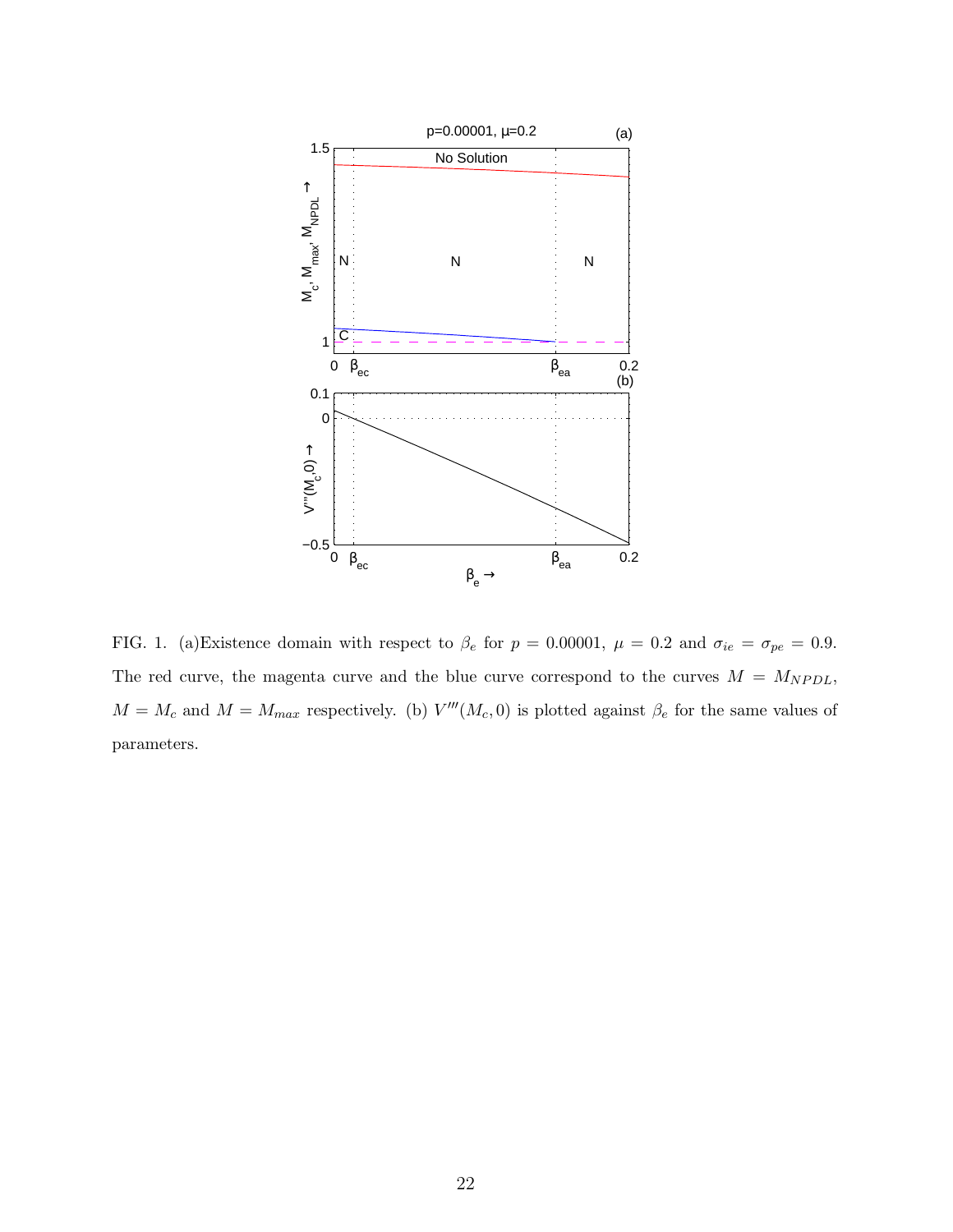

<span id="page-22-0"></span>FIG. 2. (a)Existence domain with respect to  $\beta_e$  for  $p = 0.01$ ,  $\mu = 0.2$  and  $\sigma_{ie} = \sigma_{pe} = 0.9$ . The red curve, the magenta curve and the blue curve correspond to the curves  $M = M_{NPDL}$ ,  $M = M_c$  and  $M = M_{max}$  respectively. (b)  $V'''(M_c, 0)$  is plotted against  $\beta_e$  for the same values of parameters.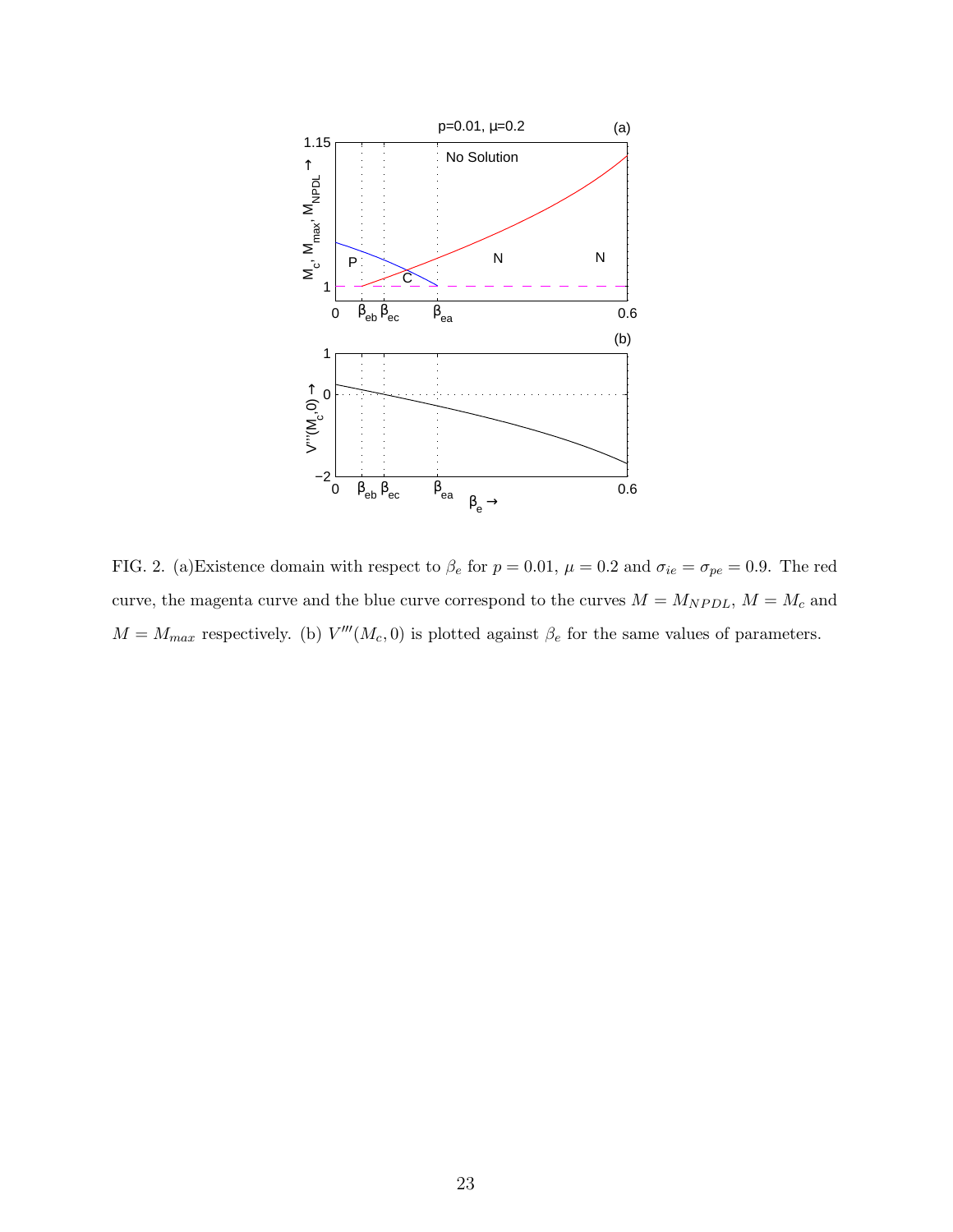

<span id="page-23-0"></span>FIG. 3. (a)Existence domain with respect to  $\beta_e$  for  $p = 0.04$ ,  $\mu = 0.2$  and  $\sigma_{ie} = \sigma_{pe} = 0.9$ . The red curve, the magenta curve, the blue curve and the black curve correspond to the curves  $M = M_{NPDL}$ ,  $M = M_c$ ,  $M = M_{max}$  and  $M = M_{NPDL}$  respectively. (b)  $V'''(M_c, 0)$  is plotted against  $\beta_e$  for the same values of parameters.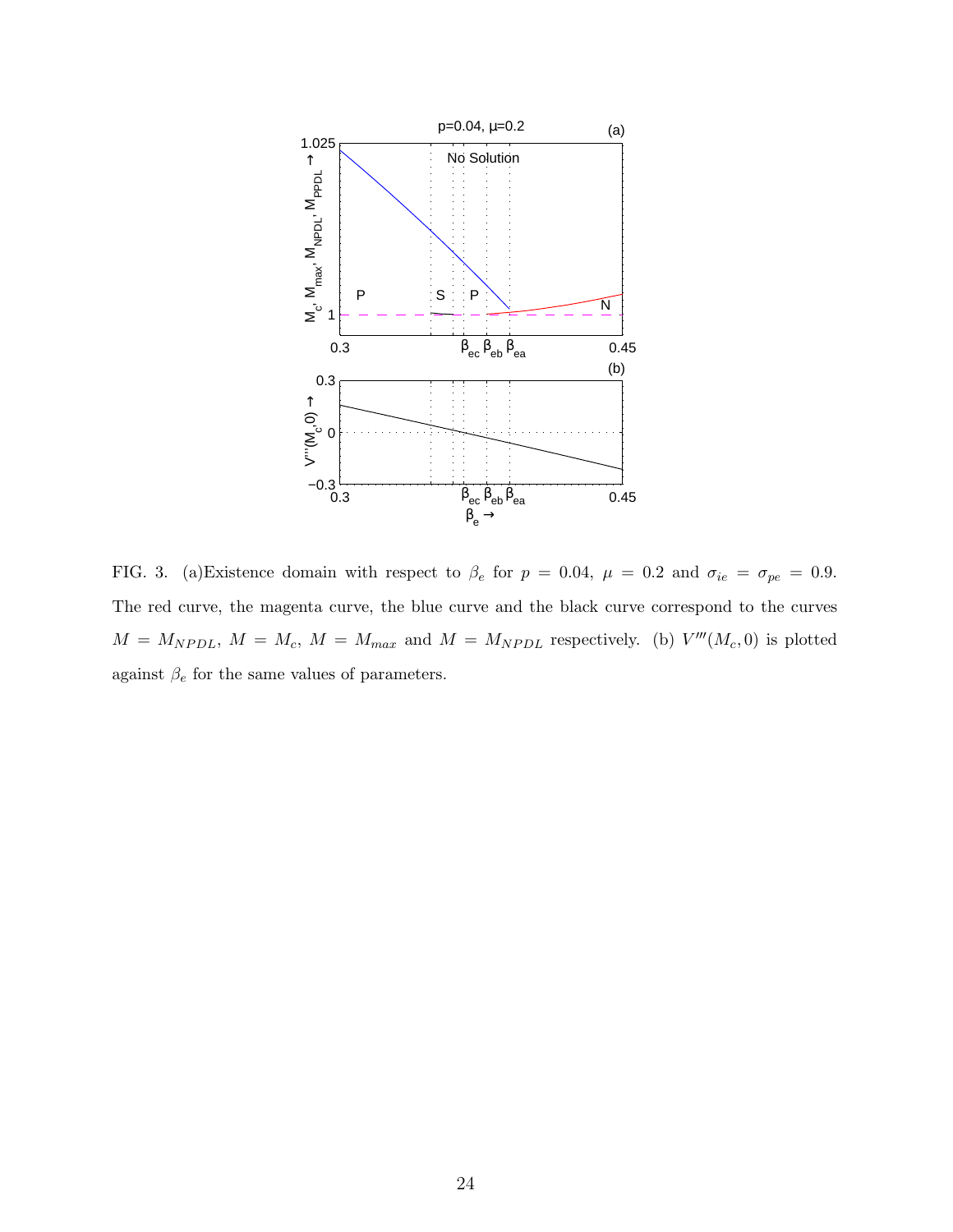

<span id="page-24-0"></span>FIG. 4. (a)Existence domain with respect to  $\beta_e$  for  $p = 0.07$ ,  $\mu = 0.2$  and  $\sigma_{ie} = \sigma_{pe} = 0.9$ . The magenta curve, the blue curve and the black curve correspond to the curves  $M = M_c$ ,  $M =$  $M_{max}$  and  $M = M_{NPDL}$  respectively. (b)  $V'''(M_c, 0)$  is plotted against  $\beta_e$  for the same values of parameters.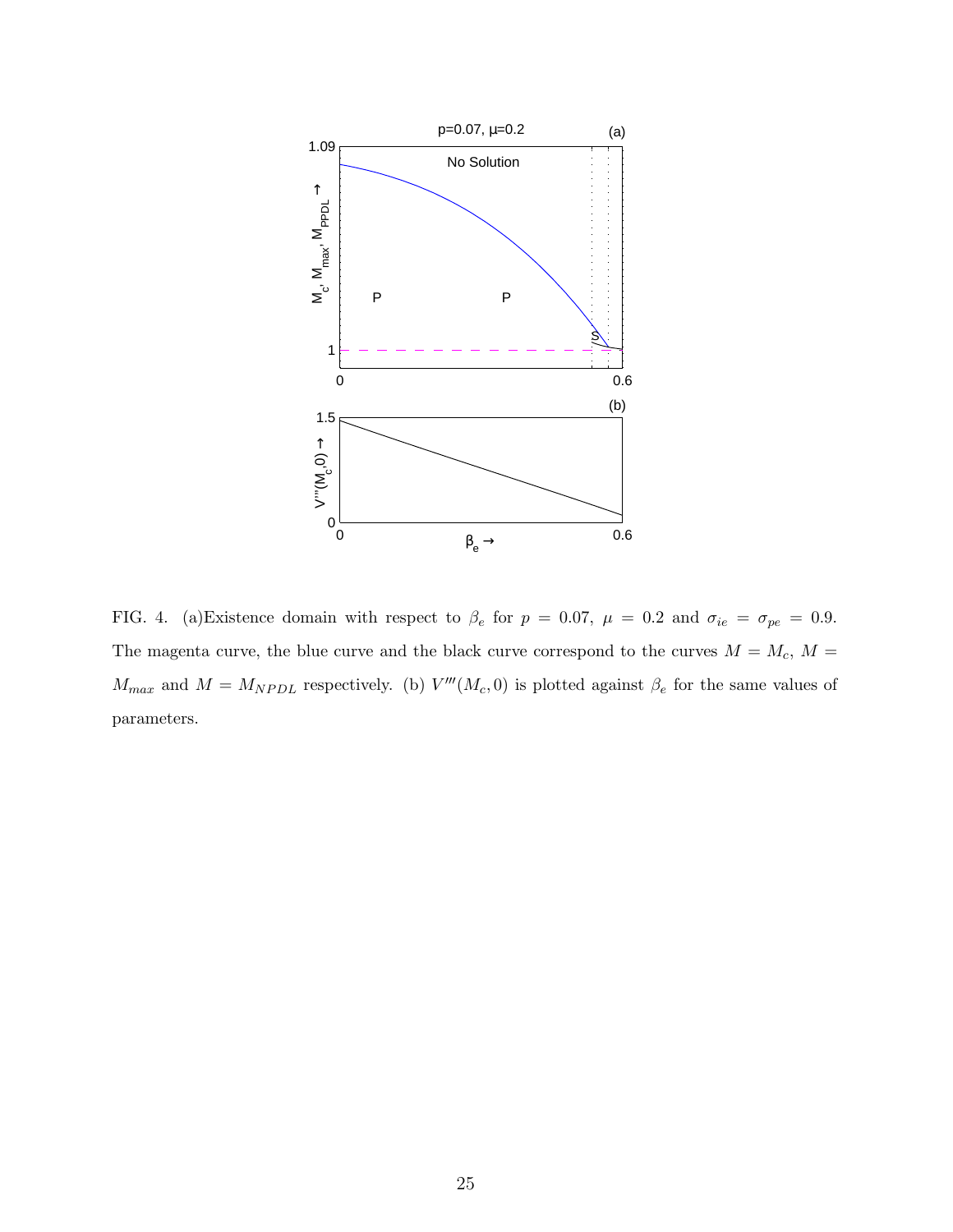

<span id="page-25-0"></span>FIG. 5. (a)Existence domain with respect to  $\beta_e$  for  $p = 0.1$ ,  $\mu = 0.2$  and  $\sigma_{ie} = \sigma_{pe} = 0.9$ . The magenta curve and the blue curve correspond to the curves  $M = M_c$  and  $M = M_{max}$  respectively. (b)  $V'''(M_c, 0)$  is plotted against  $\beta_e$  for the same values of parameters.



<span id="page-25-1"></span>FIG. 6.  $V(\phi)$  is plotted against  $\phi$  at  $M = M_c$  for different values of  $\beta_e$  and fixed values of other parameters as shown in the figure.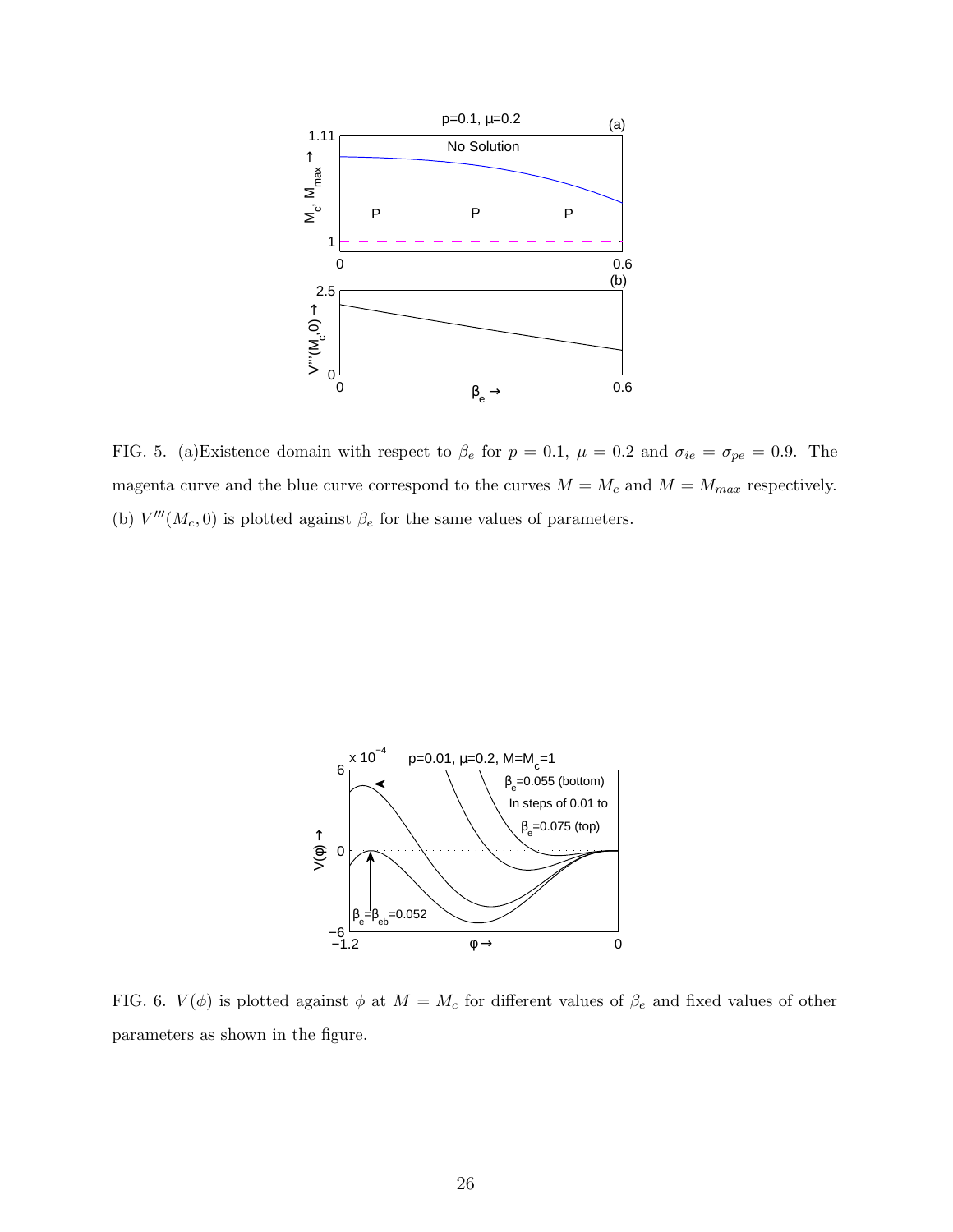

<span id="page-26-0"></span>FIG. 7.  $V(\phi)$  is plotted against  $\phi$  at  $M = M_c$  for different values of  $\beta_e$  and fixed values of other parameters as shown in the figure.



<span id="page-26-1"></span>FIG. 8. Existence domain with respect to  $\mu$  at  $M = M_c$  for different values of parameters as shown in the figure.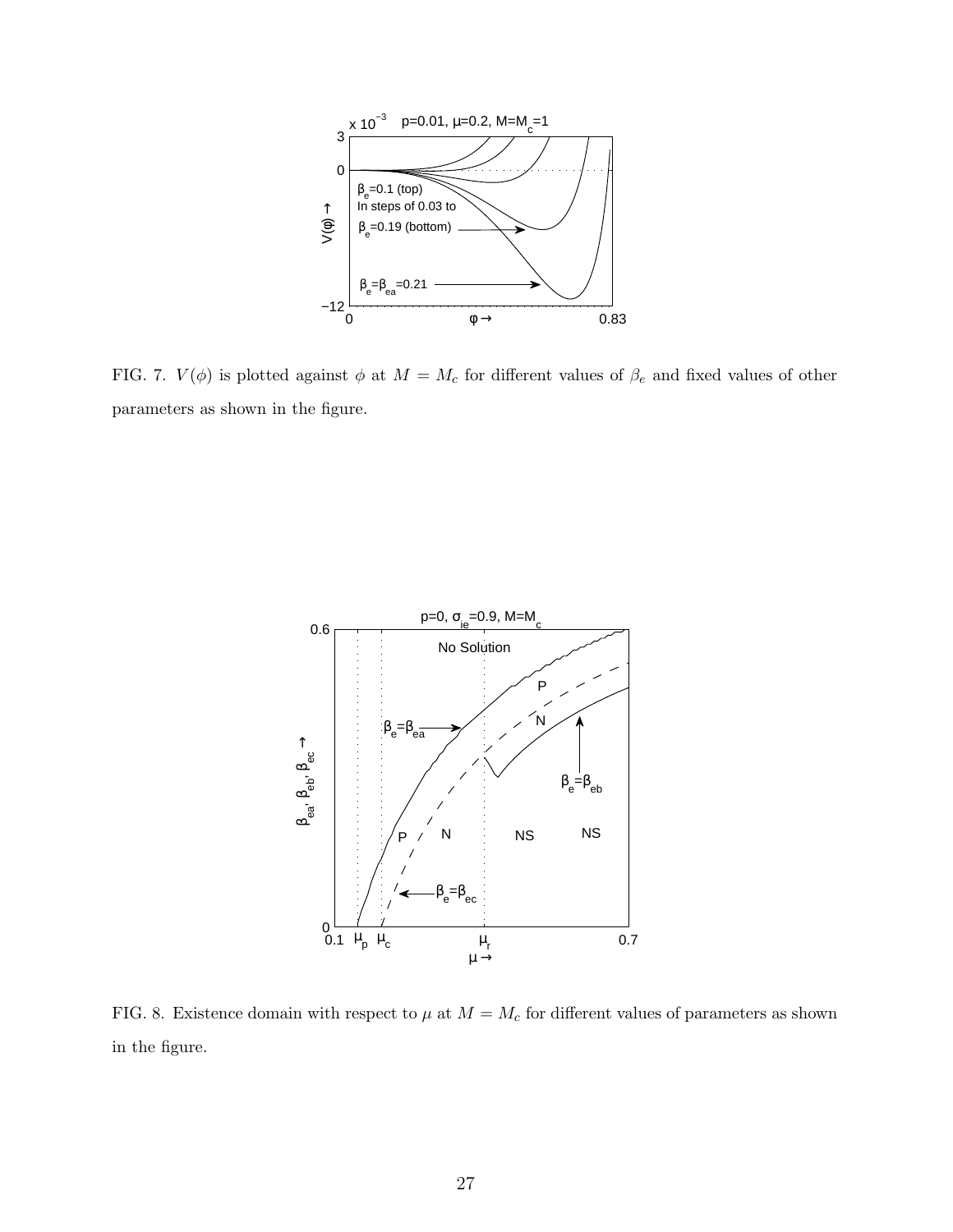

<span id="page-27-0"></span>FIG. 9.  $V(\phi)$  (on top) and the phase portrait of the system [\(21\)](#page-12-0) (on bottom) have been drawn on the same  $\phi(=\phi_1)$ -axis at  $M=M_c$  when  $p=0.01, \ \mu=0.2, \ \beta_e=0.07$  and  $\sigma_{ie}=\sigma_{pe}=0.9$ .



<span id="page-27-1"></span>FIG. 10.  $V(\phi)$  (on top) and the phase portrait of the system [\(21\)](#page-12-0) (on bottom) have been drawn on the same  $\phi(=\phi_1)$ -axis at  $M = M_c$  when  $p = 0.01$ ,  $\mu = 0.2$ ,  $\beta_e = 0.15$  and  $\sigma_{ie} = \sigma_{pe} = 0.9$ .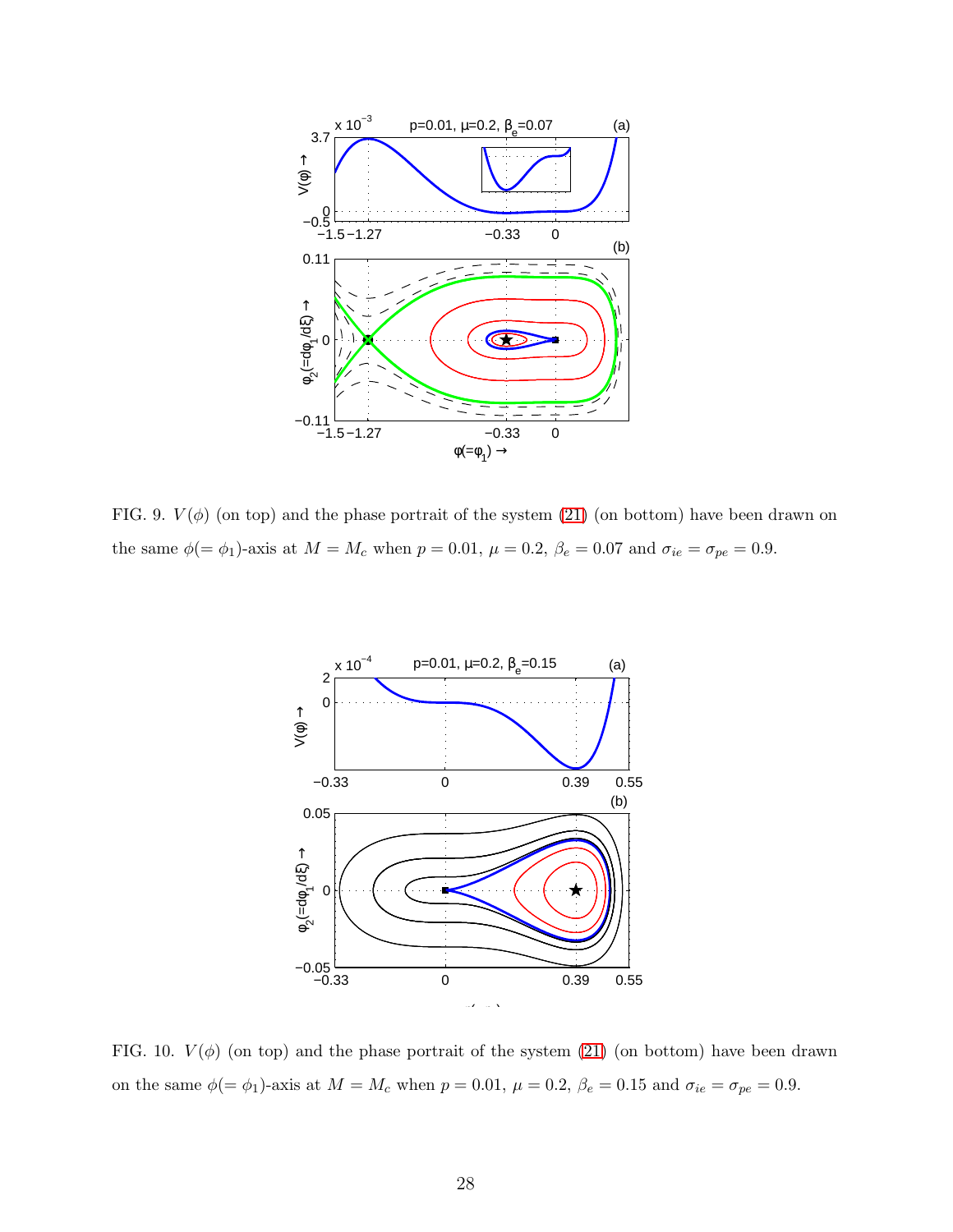

<span id="page-28-0"></span>FIG. 11.  $V(\phi)$  (on top) and the phase portrait of the system [\(21\)](#page-12-0) (on bottom) have been drawn on the same  $\phi(=\phi_1)$ -axis at  $M = M_c$  when  $p = 0.01$ ,  $\mu = 0.2$ ,  $\beta_e = 0.07$  and  $\sigma_{ie} = \sigma_{pe} = 0.9$ .



<span id="page-28-1"></span>FIG. 12.  $V(\phi)$  (on top) and the phase portrait of the system [\(21\)](#page-12-0) (on bottom) have been drawn on the same  $\phi(=\phi_1)$ -axis at  $M=M_c$  when  $p=0, \, \mu=0.5, \, \beta_e=0.372$  and  $\sigma_{ie}=0.9.$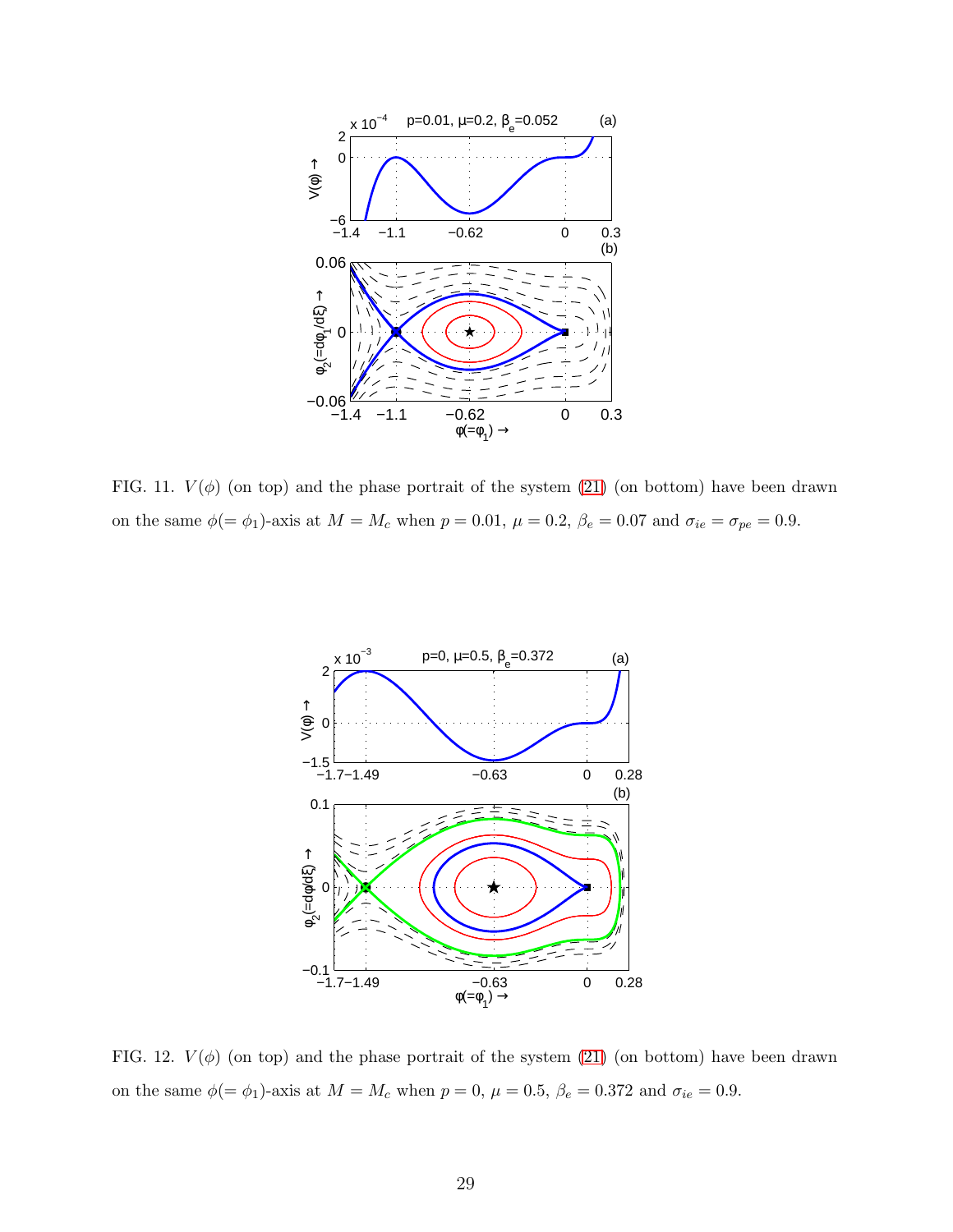

<span id="page-29-0"></span>FIG. 13.  $V(\phi)$  (on top) and the phase portrait of the system [\(21\)](#page-12-0) (on bottom) have been drawn on the same  $\phi(=\phi_1)$ -axis at  $M=M_c$  when  $p=0, \, \mu=0.5, \, \beta_e=0.36918$  and  $\sigma_{ie}=0.9$ .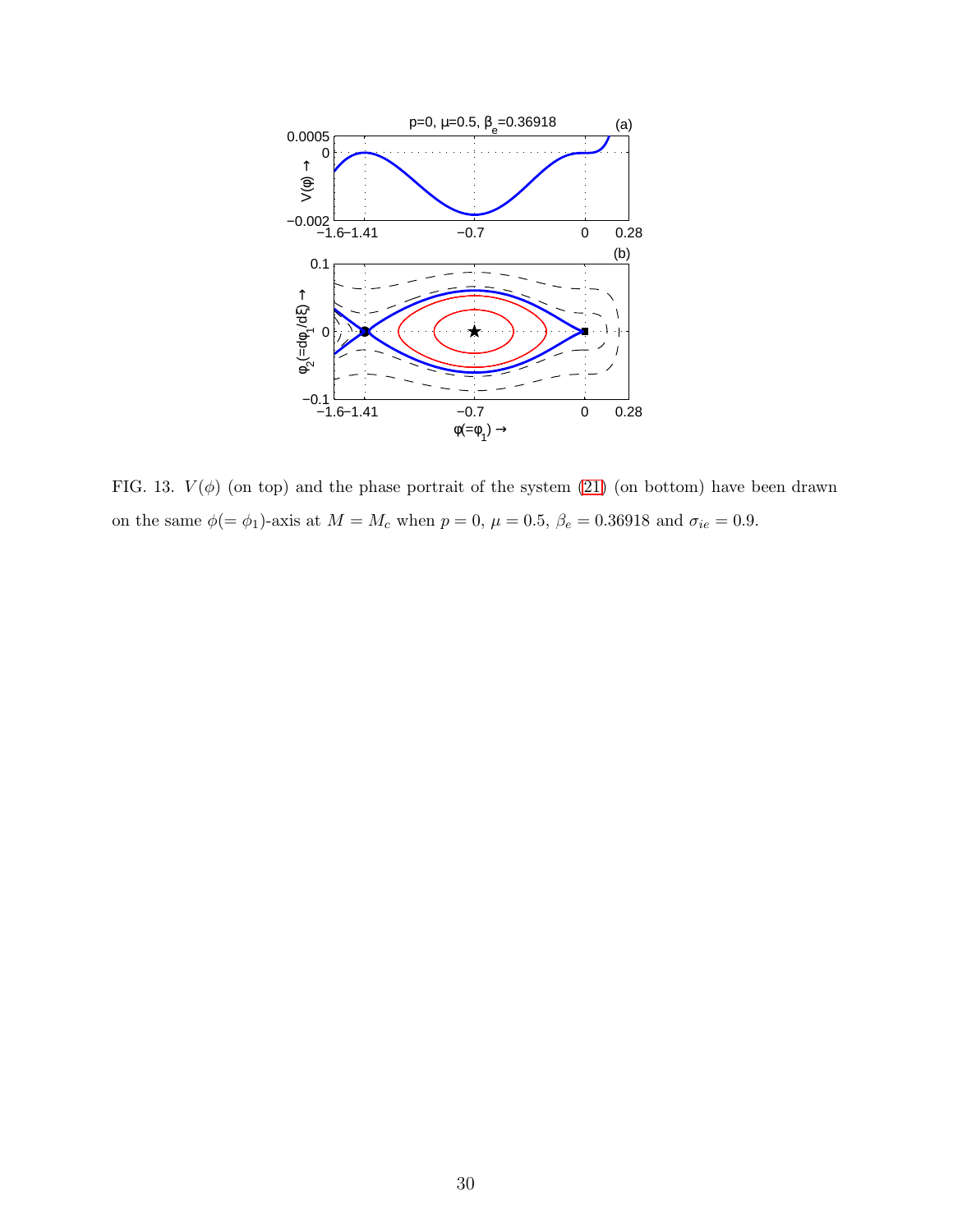

<span id="page-30-0"></span>FIG. 14.  $V(\phi)$  (on top) and the phase portrait of the system [\(21\)](#page-12-0) (on bottom) have been drawn on the same  $\phi(=\phi_1)$ -axis at  $M=M_c$  when  $p=0, \, \mu=0.5, \, \beta_e=0.36908$  and  $\sigma_{ie}=0.9.$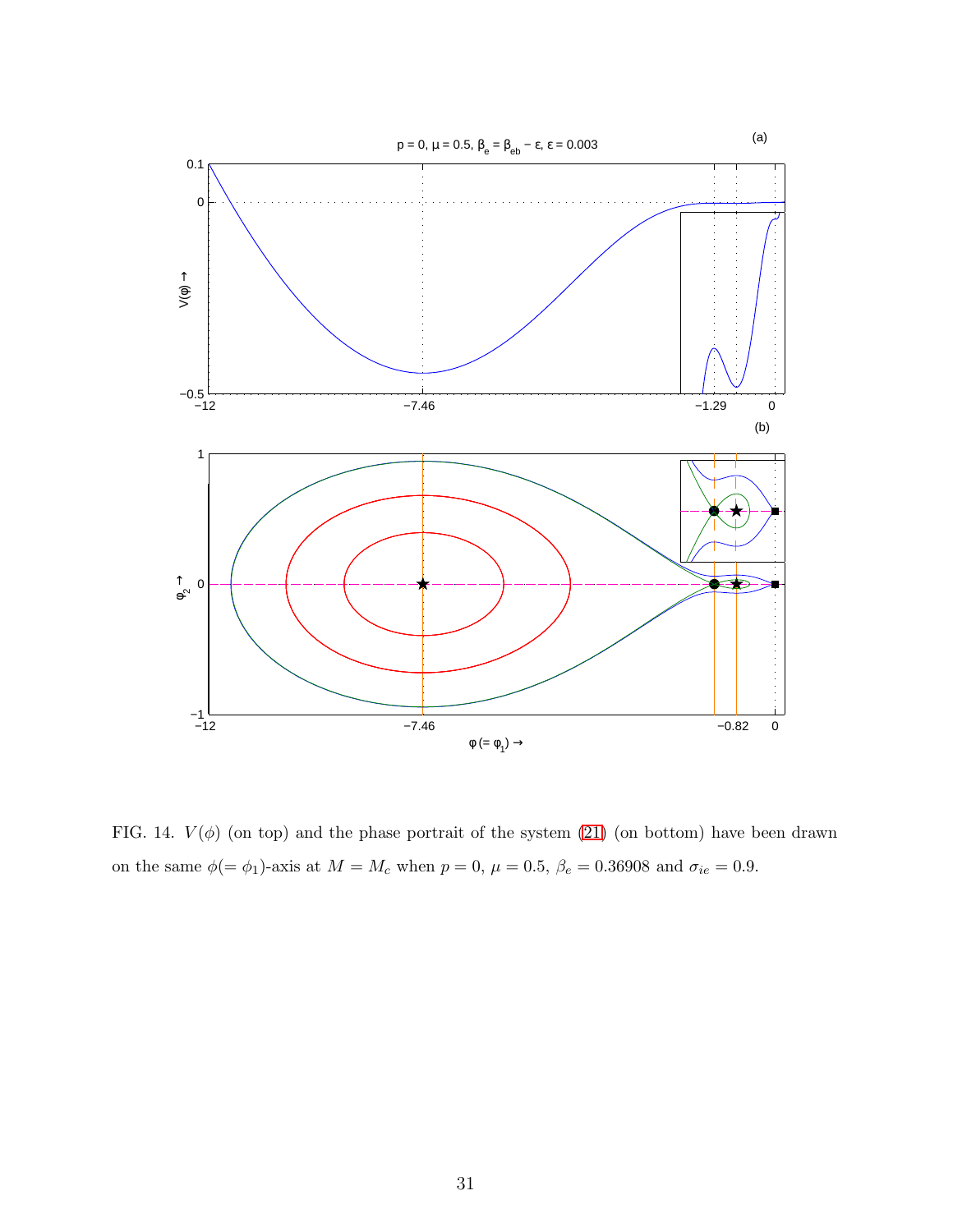

<span id="page-31-1"></span>FIG. 15.  $V(\phi)$  (on top) and the phase portrait of the system [\(21\)](#page-12-0) (on bottom) have been drawn on the same  $\phi(=\phi_1)$ -axis at  $M = M_c$  when  $p = 0$ ,  $\mu = 0.5$ ,  $\beta_e = 0.26918$  and  $\sigma_{ie} = 0.9$ .



<span id="page-31-0"></span>FIG. 16.  $\phi$  is plotted against  $\xi$  at  $M = M_c$  for  $\beta_e = 0.26918$  (solid curve) and  $\beta_e = 0.372$  (dash-dot curve) when  $p=0,\,\mu=0.5$  and  $\sigma_{ie}=0.9.$